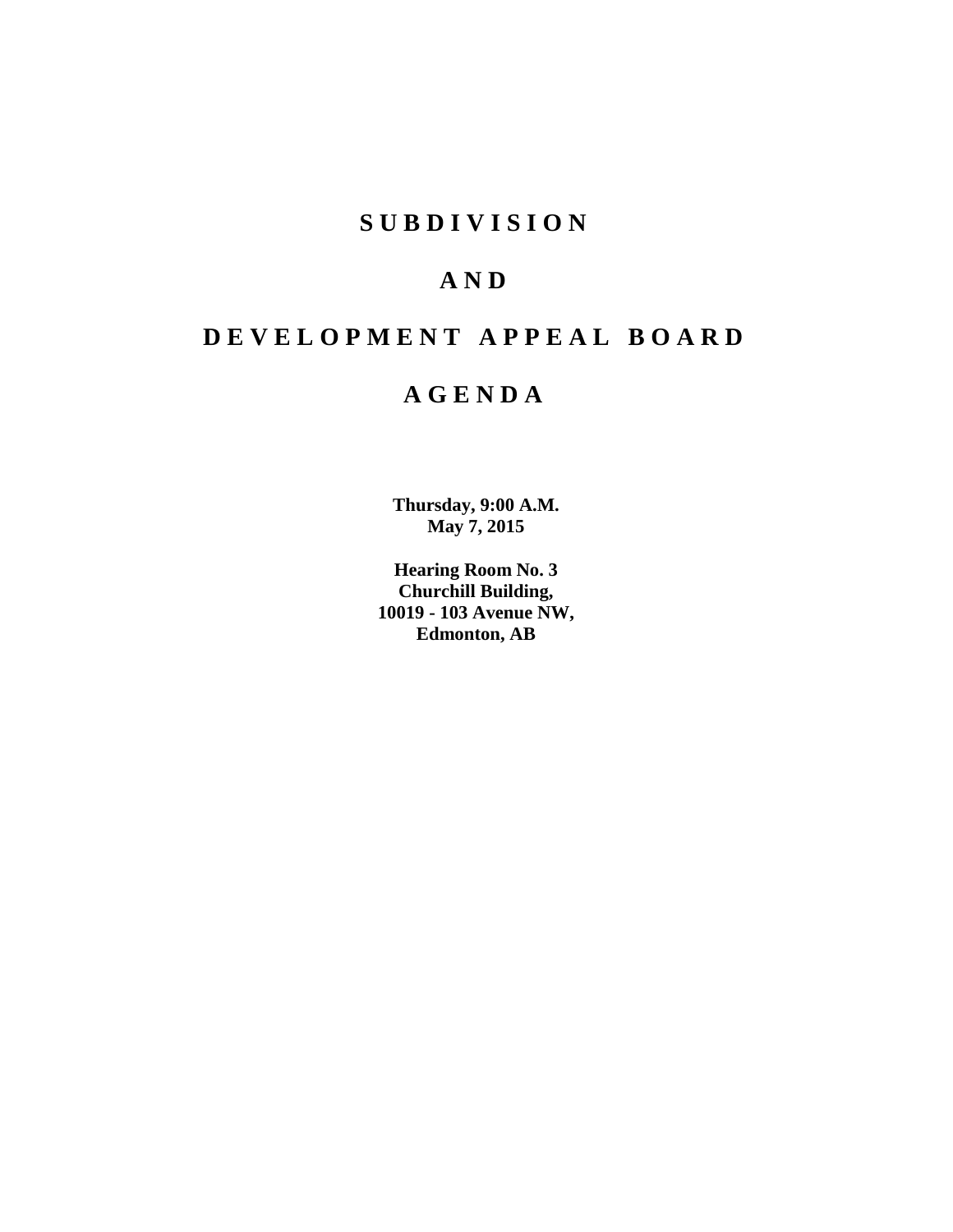## **SUBDIVISION AND DEVELOPMENT APPEAL BOARD HEARING ROOM NO. 3**

|              | 9:00 A.M.    | SDAB-D-15-089 | Construct a General Industrial Use building<br>(Building 4), 2 additions (Buildings $2 \& 3$ ) and<br>a surface Parking Area on an existing General<br>Industrial development (Allwest Auto Parts);<br>existing without permits |
|--------------|--------------|---------------|---------------------------------------------------------------------------------------------------------------------------------------------------------------------------------------------------------------------------------|
|              |              |               | 4415 - 76 Avenue NW<br>Project No.: 113079430-001                                                                                                                                                                               |
|              |              |               | LUNCH BREAK: 11:30 A.M. TO 12:30 P.M.                                                                                                                                                                                           |
| $\mathbf{I}$ | 12:30 P.M.   | SDAB-D-15-090 | Construct (1) Fascia On-premises Sign and (1)<br>Freestanding Minor Digital On-premises Sign                                                                                                                                    |
|              |              |               | 2225 - 66 Street NW<br>Project No.: 168465932-001                                                                                                                                                                               |
|              |              |               |                                                                                                                                                                                                                                 |
| Ш            | 3:00 P.M.    | SDAB-D-15-091 | Construct exterior alterations to a Single<br>Detached House (Driveway extension) -<br>existing without permits                                                                                                                 |
|              |              |               | 17420 - 108 Street NW<br>Project No.: 154362913-002                                                                                                                                                                             |
|              |              |               |                                                                                                                                                                                                                                 |
|              | <b>NOTE:</b> |               | Unless otherwise stated, all references to "Section numbers" refer to<br>the authority under the Edmonton Zoning Bylaw 12800.                                                                                                   |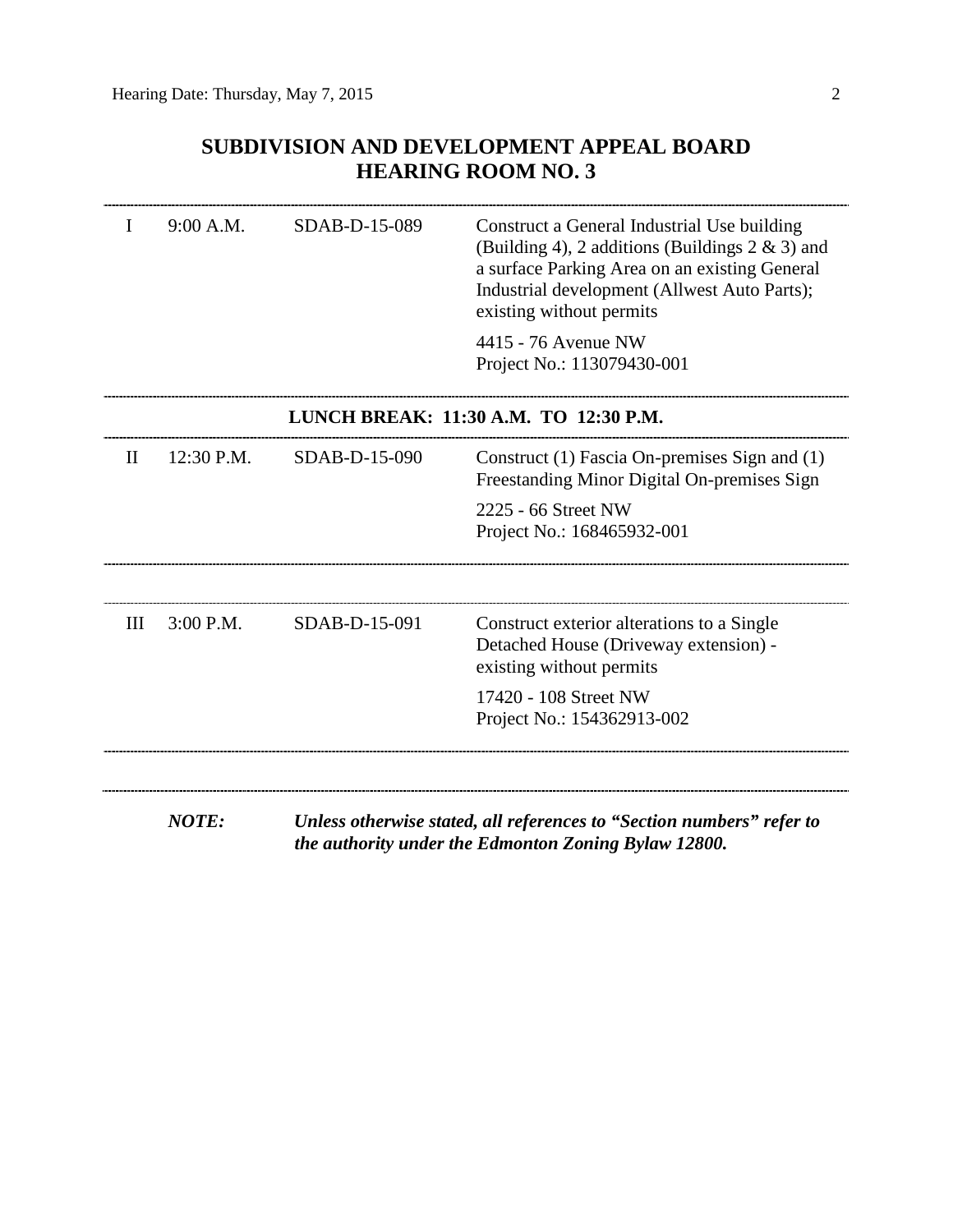#### **ITEM I: 9:00 A.M. FILE: SDAB-D-15-089**

### AN APPEAL FROM THE DECISION OF THE DEVELOPMENT OFFICER

APPELLANT:

APPLICATION NO.: 113079430-001

APPLICATION TO: Construct a General Industrial Use building (Building 4), 2 additions (Buildings  $2 \& 3$ ) and a surface parking area on an existing General Industrial development (Allwest Auto Parts); existing without permits

| DECISION OF THE<br>DEVELOPMENT AUTHORITY:            | Approved with conditions                          |
|------------------------------------------------------|---------------------------------------------------|
| DECISION DATE:                                       | April 2, 2015                                     |
| DATE OF APPEAL:                                      | April 9, 2015                                     |
| <b>MUNICIPAL DESCRIPTION</b><br>OF SUBJECT PROPERTY: | 4415 - 76 Avenue NW                               |
| LEGAL DESCRIPTION:                                   | Plan 3777HW Lot 2, Plan 1223062 Blk 1<br>Lot $2A$ |
| ZONE:                                                | <b>IM Medium Industrial Zone</b>                  |
| <b>OVERLAY:</b>                                      | N/A                                               |
| STATUTORY PLAN:                                      | N/A                                               |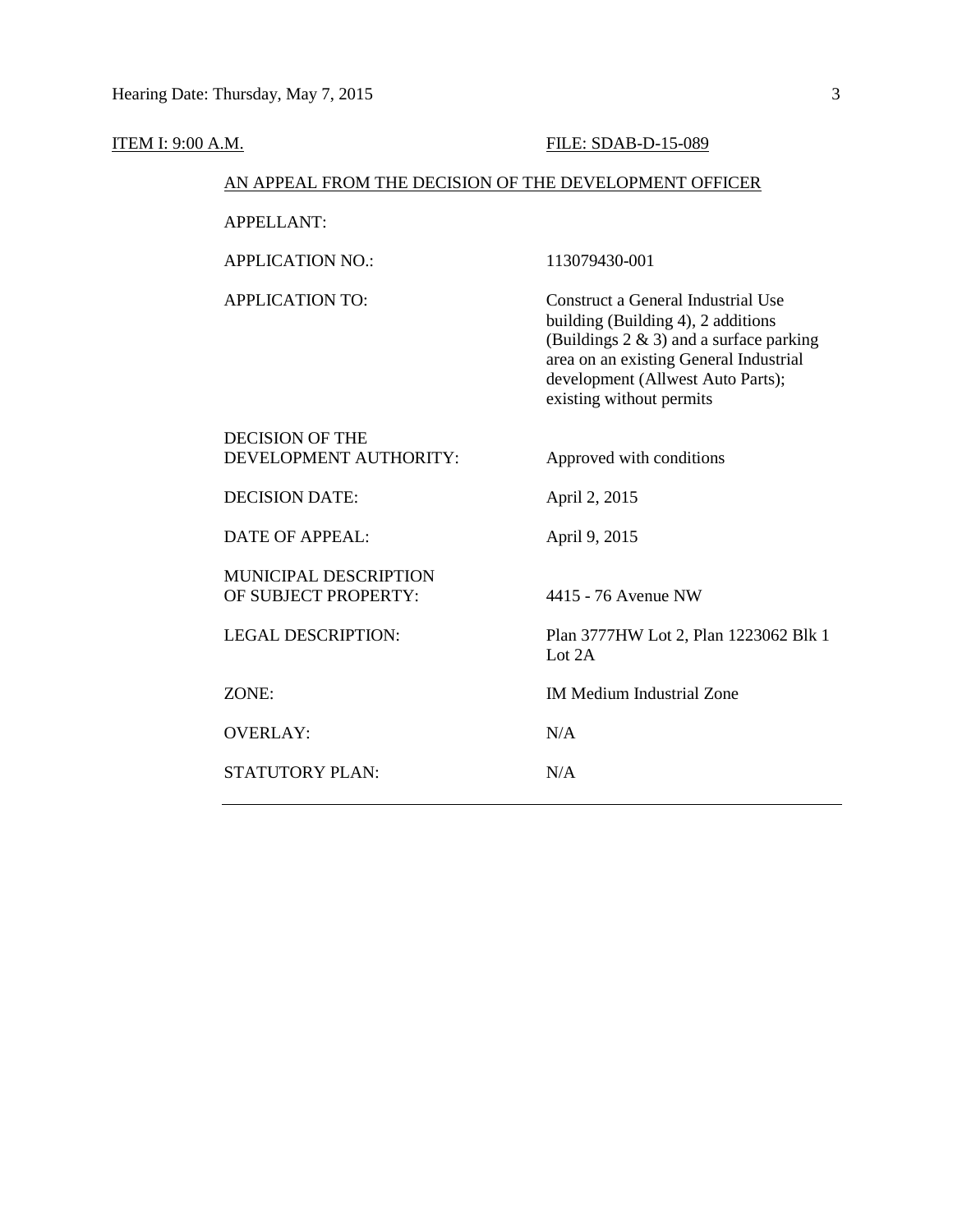#### DEVELOPMENT OFFICER'S DECISION

APPROVED - The proposed development is approved subject to the following conditions:

PRIOR TO THE RELEASE OF DRAWINGS FOR BUILDING PERMIT REVIEW, the applicant or property owner shall pay a Sanitary Sewer Trunk Fund fee of \$11,166.20. All assessments are based upon information currently available to the City. The SSTF charges are quoted for the calendar year in which the development permit is granted. The final applicable rate is subject to change based on the year in which the payment is collected by the City of Edmonton.

PRIOR TO THE RELEASE OF DRAWINGS FOR BUILDING PERMIT REVIEW, the property owner shall enter into a Servicing Agreement to pay the following Permanent Area Contribution Assessments:

- Mill Creek/Fulton Creek Offsite Storm: \$3,737/ha

- There may also be PAC over-expenditure payment which can only be determined at the time the applicant/owner is ready to enter into a servicing agreement.

- Expansion Assessment is not applicable, since the property is outside the current Expansion Assessment area.

The PACs must be paid by entering into a servicing agreement, which will be prepared by the Sustainable Development. The applicant should immediately contact Steve Jensen at 780-944-7673 when he/she is ready to initiate the servicing agreement and make payment.

The assessment area is 1.9312 ha. The assessment area is obtained from the City's information computer program called POSSE.

The final PAC amounts will be based on the prevailing rates at the time the applicant/owner pays and enters into a servicing agreement with the City.

PRIOR TO THE RELEASE OF DRAWINGS FOR BUILDING PERMIT REVIEW, the owner must enter into a Municipal Improvement Agreement with the City for the following improvements:

- removal of the existing concrete on the City road right-of-way (boulevard) between the center and eastern access to 76 Avenue and restoration of the boulevard.

Engineering Drawings are not required for this Agreement. However, construction must meet the City of Edmonton Design and Construction Standards. The Agreement must be signed by the property owner and returned to Transportation Services to the attention of Mohammed Bashar (780-496-1799) including an irrevocable Letter of Credit in the amount of \$18,000.00 to cover 100% of construction costs. The Agreement will be forwarded directly to the owner for his signature.

All access locations and curb crossings shall have the approval of the City Transportation and Streets Department prior to the start of construction. Reference Section 53(1).

The existing center commercial access (2nd access from the west property line) to 76 Avenue, located 25 m from the west property line, must be removed and the curb  $\&$ gutter constructed and the boulevard restored, as shown on the Enclosure.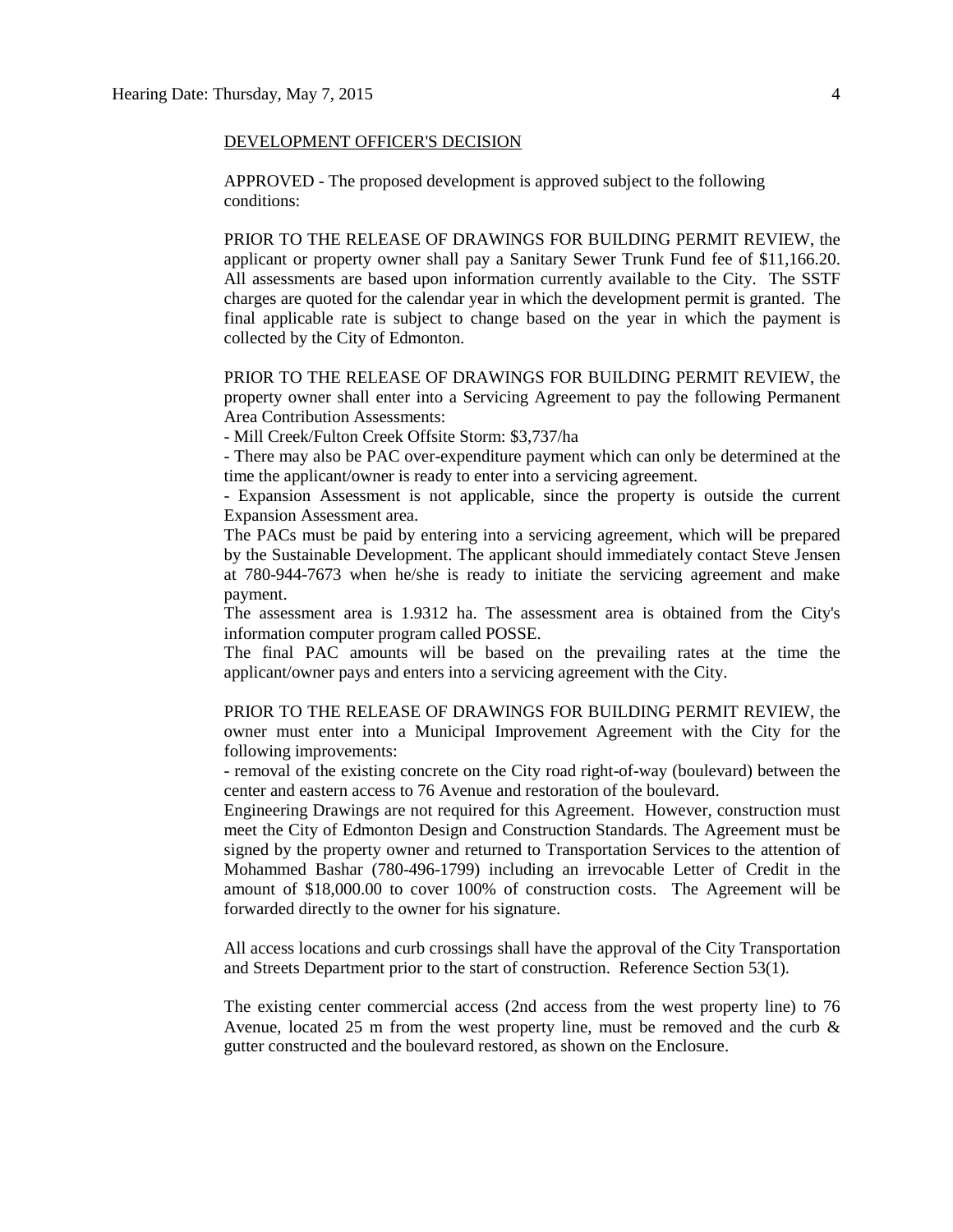The existing concrete on the City road right-of-way (boulevard) between the center and easterly access to 76 Avenue must be removed and the boulevard restored, as shown on the Enclosure.

The existing easterly and westerly accesses from the site to 76 Avenue and existing access to 74 Avenue are acceptable and can remain. Any modification to these existing accesses requires the review and approval of Transportation Services.

There may be utilities within road right-of-way not specified that must be considered during construction. The owner/applicant is responsible for the location of all underground and above ground utilities and maintaining required clearances as specified by the utility companies. Alberta One-Call (1-800-242-3447) and Shaw Cable (1-866- 344-7429; www.digshaw.ca) should be contacted at least two weeks prior to the work beginning to have utilities located. Any costs associated with relocations and/or removals shall be at the expense of the owner/applicant.

Any hoarding or construction taking place on road right-of-way requires an OSCAM permit. The owner must call Transportation Operations at 780-442-6458 to arrange for the permit.

Any boulevard damage occurring as a result of construction traffic must be restored to the satisfaction of Transportation Services, as per Section 15.5(f) of the Zoning Bylaw. The boulevard will be inspected by Transportation Services prior to construction, and again once construction is complete. All expenses incurred for repair are to be borne by the owner.

The applicant/owner shall provide parking for People with Disabilities (a minimum of 1 space) in accordance to Section 54.1(3) and to the satisfaction of the Development Officer.

All activities or operations of the proposed development shall comply to the standards prescribed by the Province of Alberta pursuant to the Environmental Protection and Enhancement Act and the regulations pertaining thereto.

Any indoor sales, display, or office area, shall not exceed 33% of the gross floor area per tenant. [Reference Section 95(1)].

The development shall comply to the performance standards for the IM District in accordance to Section 57 of the Edmonton Zoning Bylaw.

No parking, loading, storage, trash collection, outdoor service or display area shall be permitted within the required 3.0 m yards. (Reference Section 420.4(3).)

An approved Development Permit means that the proposed development has been reviewed only against the provisions of the Edmonton Zoning Bylaw. It does not remove obligations to conform with other legislation, bylaws or land title instruments such as the Municipal Government Act, the ERCB Directive 079, the Edmonton Safety Codes Permit Bylaw or any caveats, covenants or easements that might be attached to the Site.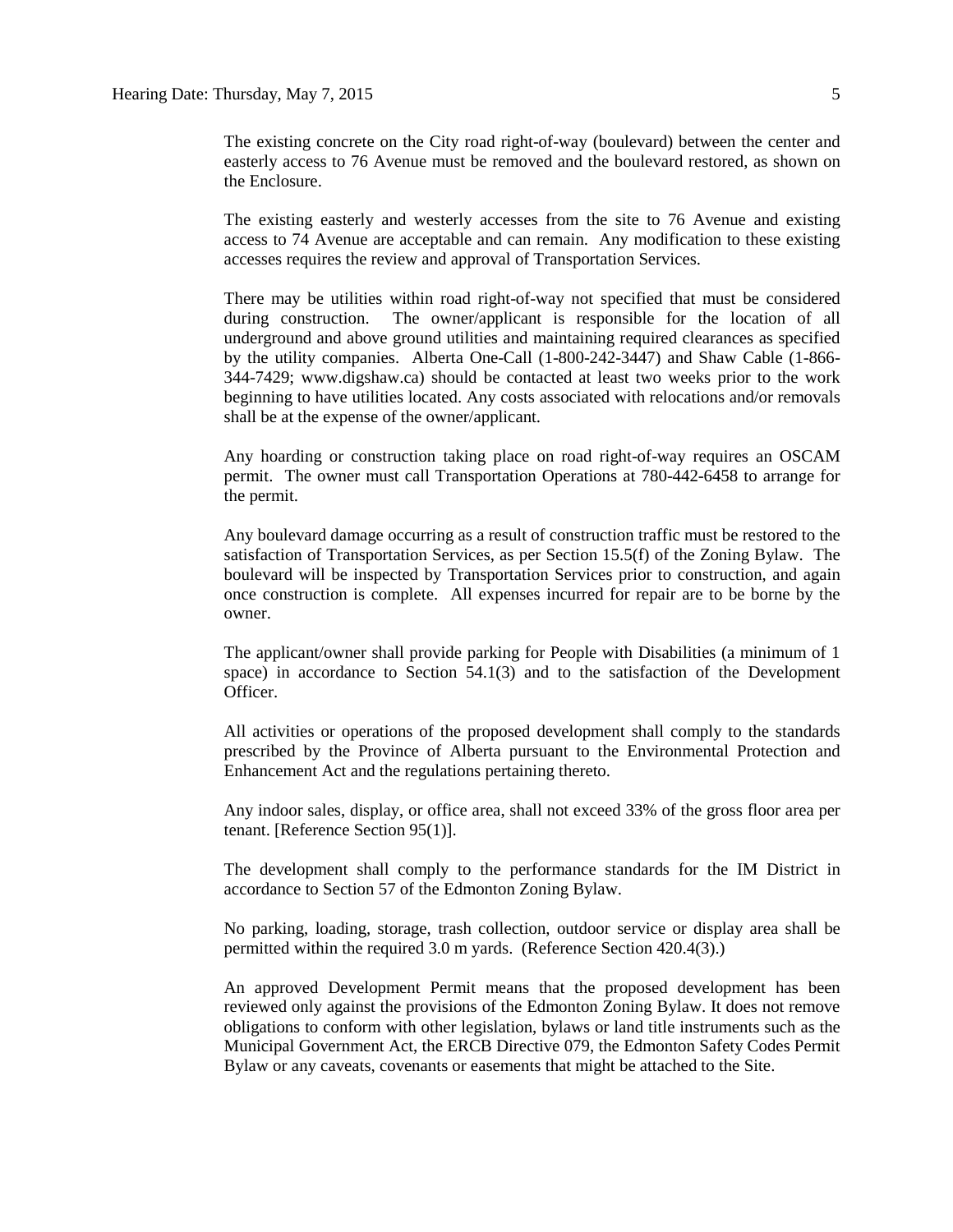Notes:

- Signs require separate Development Applications.

- The City of Edmonton does not conduct independent environmental checks of land within the City. If you are concerned about the suitability of this property for any purpose, you should conduct your own tests and reviews. The City of Edmonton, in issuing this Development Permit, makes no representations and offers no warranties as to the suitability of the property for any purpose or as to the presence or absence of any environmental contaminants on the property.

- A Building Permit is Required for any construction or change in use of a building. For a building permit, and prior to the Plans Examination review, you require construction drawings and the payment of fees. Please contact the 311 Call Centre for further information.

#### **VARIANCE:**

Section 420.4(3) relaxed - Allow parking to encroach into the 3.0 m Setback requirement abutting 76 Avenue.

Notes:

- A variance was granted for this Development Permit pursuant to Sections 11.3 and 11.4. - Subject to the right of appeal the permit is NOT VALID until the required Notification Period expires in accordance with Sections 21.1 and 17.1.

#### APPELLANT'S SUBMISSION

The changes outlined in the permit to access the property on 76 Avenue will have a negative effect on our business and disrupt traffic. We have trucks with long trailers coming into our yard and with the changes on the permit it would make it hard to get into. The existing access works the best for what we do.

#### SUBDIVISION AND DEVELOPMENT APPEAL BOARD OFFICER'S COMMENTS

**General Industrial Uses** is a Permitted Use in the IM Medium Industrial Zone, Section 420.2(5).

Under Section 7.5(2), **General Industrial Uses** means development used principally for one or more of the following activities:

- a. the processing of raw materials;
- b. the making, manufacturing or assembling of semi-finished or finished goods, products or equipment;
- c. the cleaning, servicing, repairing or testing of materials, goods and equipment normally associated with industrial or commercial businesses or cleaning, servicing and repair operations to goods and equipment associated with personal or household use, where such operations have impacts that would make them incompatible in Nonindustrial Zones;
- d. the storage or transshipping of materials, goods and equipment;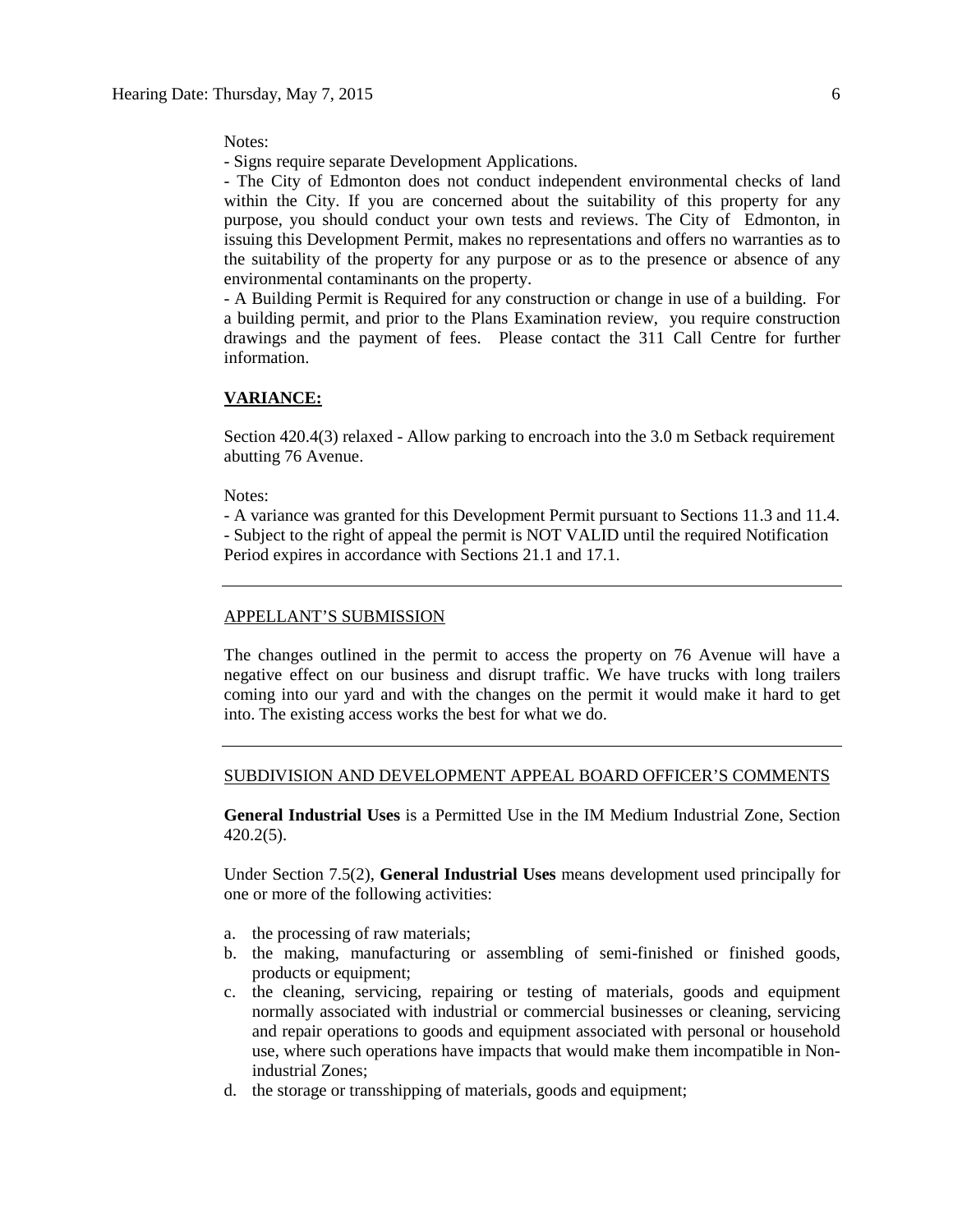#### Hearing Date: Thursday, May 7, 2015 7

- e. the distribution and sale of materials, goods and equipment to institutions or industrial and commercial businesses for their direct use or to General Retail Stores or other sales Use Classes defined in this Bylaw for resale to individual customers; or
- f. the training of personnel in general industrial operations.

This Use Class includes vehicle body repair and paint shops. This Use Class does not include Major Impact Utility Services and Minor Impact Utility Services or the preparation of food and beverages for direct sale to the public.

This application was approved by the Development Officer subject to conditions.

The conditions imposed by the Development Officer have been appealed by the Applicant, specifically:

The existing center commercial access (2nd access from the west property line) to 76 Avenue, located 25 metres from the west property line, must be removed and the curb and getter constructed and the boulevard restored, as shown on the Enclosure.

The existing concrete on the City road right-of-way (boulevard) between the center and easterly access to 76 Avenue must be removed and the boulevard restored, as shown on the Enclosure.

Section 420.4(2) states a minimum Setback of 3.0 metres shall be required where any lot line of a Site abuts a public roadway, other than a Lane. If any lot line of the Site abuts a property line of a Residential Zone, a minimum Setback of 6.0 metres shall be required.

Section 420.4(3) states no parking, loading, storage, trash collection, outdoor service or display area shall be permitted within a Setback.

**The Development Officer determined a 3.0 metre Setback is required where the Site abuts 76 Avenue. The proposed development provides parking spaces within the (north) Setback, contrary to Section 420.4(3) and the Development Officer waived this requirement.**

Section 53 provides the following with regard to Access to Sites:

- 1. All access locations and curb crossings shall require the approval of Transportation Services.
- 2. No person shall construct an access or egress for vehicles from a Site to a public roadway, if the public roadway, in the opinion of Transportation Services, carries or shall carry a heavy traffic volume or such access or egress would create an unnecessary traffic hazard, unless there is no other practical method of vehicular access to the Site and a turning space is provided on the Site connected to the access or egress, so that every vehicle leaving the Site by the egress shall face the public roadway which the access or egress enters.
- 3. Where the Site abuts a Lane, vehicular access to the loading space shall be provided from the Lane unless otherwise authorized by the Transportation and Streets Department.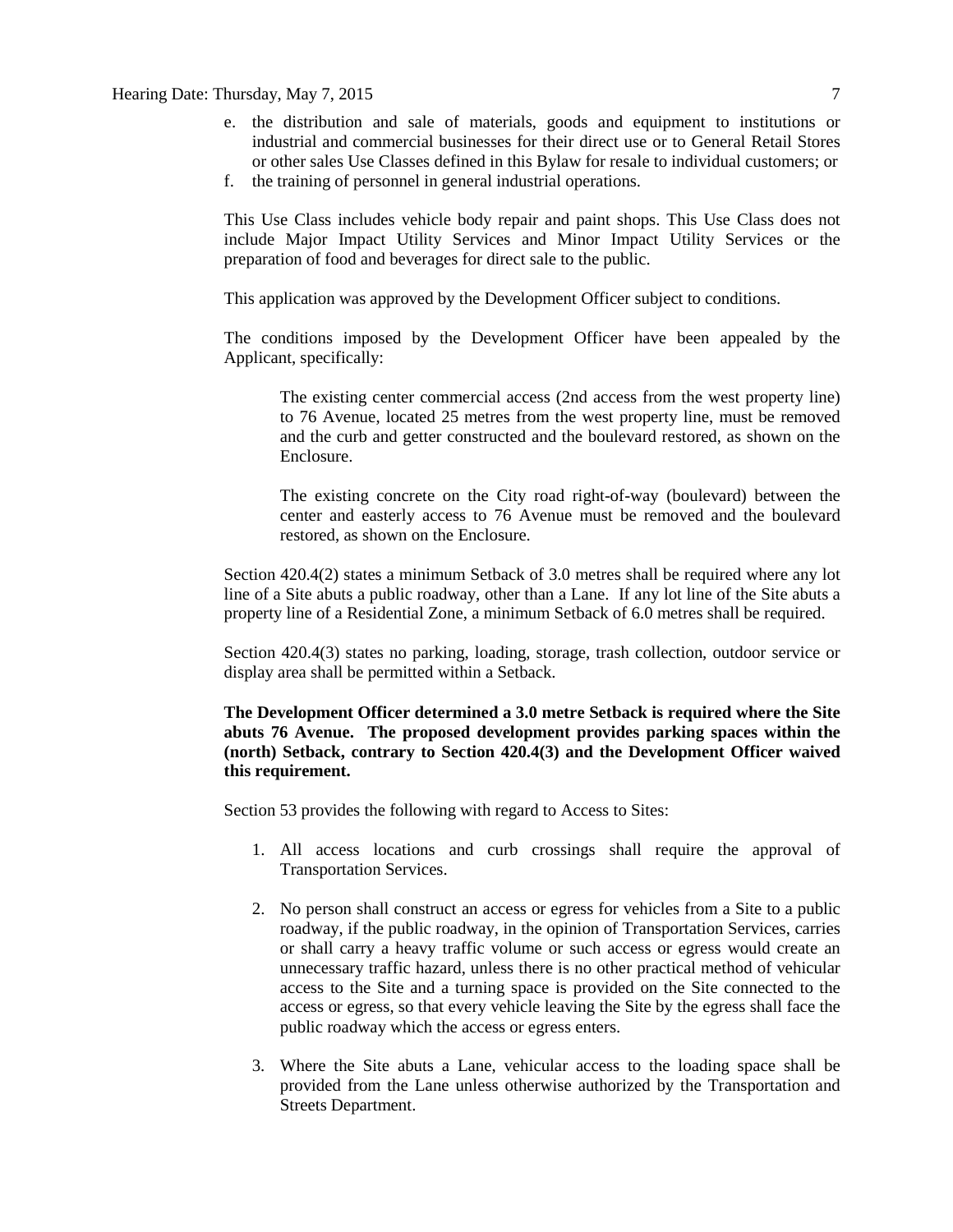Under Section 6.1(88), **Setback** means the distance that a development or a specified portion of it, must be set back from a property line. A Setback is not a Yard, Amenity Space, or Separation Space.

Section 420.1 states the purpose of the IM Medium Industrial Zone is to provide for manufacturing, processing, assembly, distribution, service and repair Uses that carry out a portion of their operation outdoors or require outdoor storage areas. Any nuisance associated with such Uses should not generally extend beyond the boundaries of the Site. This Zone should normally be applied on the interior of industrial areas adjacent to collector and local industrial public roadways such that Uses are separated from any adjacent residential areas by a higher quality Industrial or Commercial Zone.

Included in the Sustainable Development Department's POSSE system, under "Shared with SDAB", is a Memorandum dated April 30, 2013 from Faisal Saeed, Senior Engineer, Development Planning, Transportation Planning Branch which indicates that Transportation Services has reviewed the noted development application and does not object to the proposed development, subject to conditions and advisements. **A copy of the Memorandum from Transportation Services is on file.**

#### NOTICE TO APPLICANT/APPELLANT

Provincial legislation requires that the Subdivision and Development Appeal Board issue its official decision in writing within fifteen days of the conclusion of the hearing. Bylaw No. 11136 requires that a verbal announcement of the Board's decision shall be made at the conclusion of the hearing of an appeal, but the verbal decision is not final nor binding on the Board until the decision has been given in writing in accordance with the Municipal Government Act.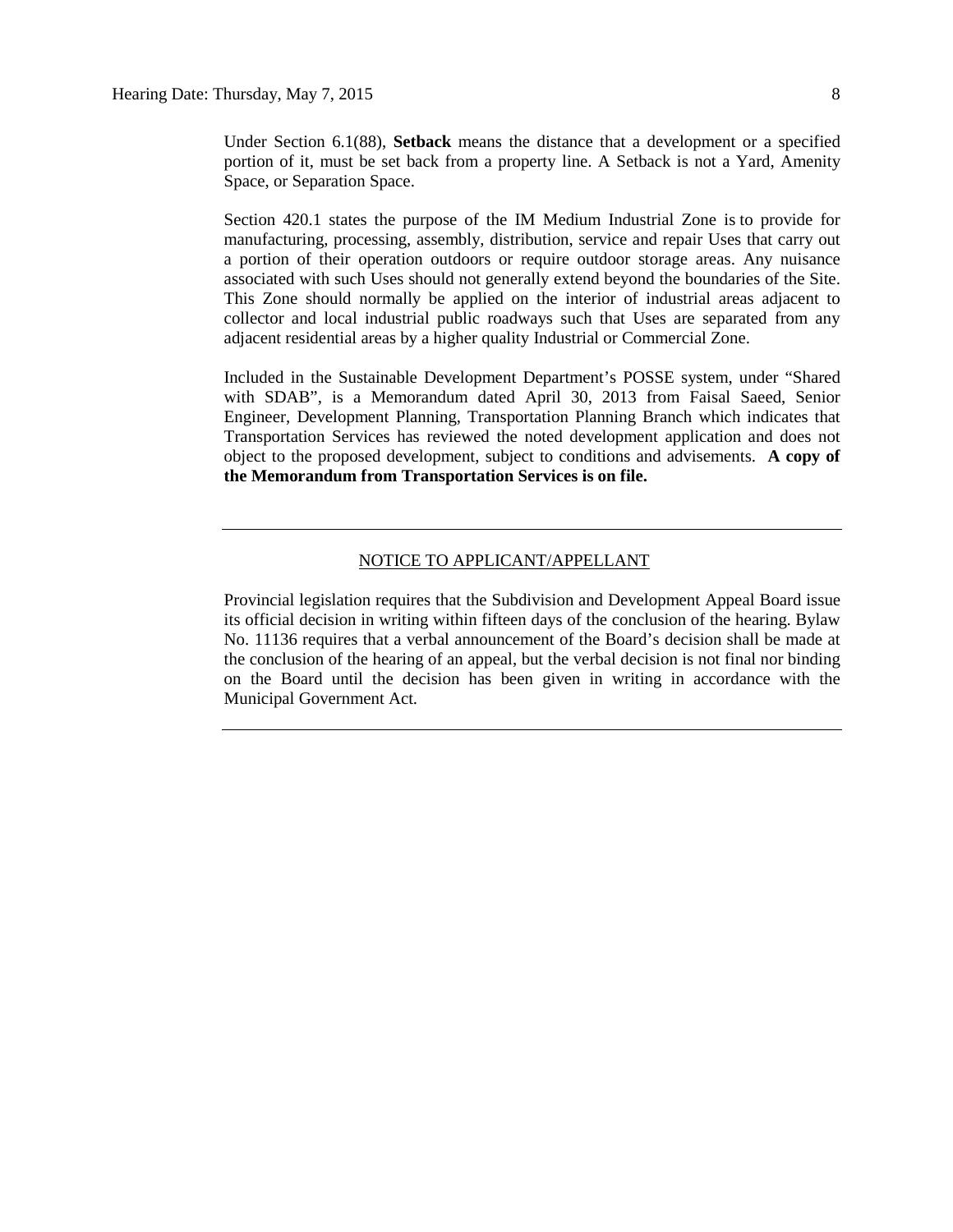

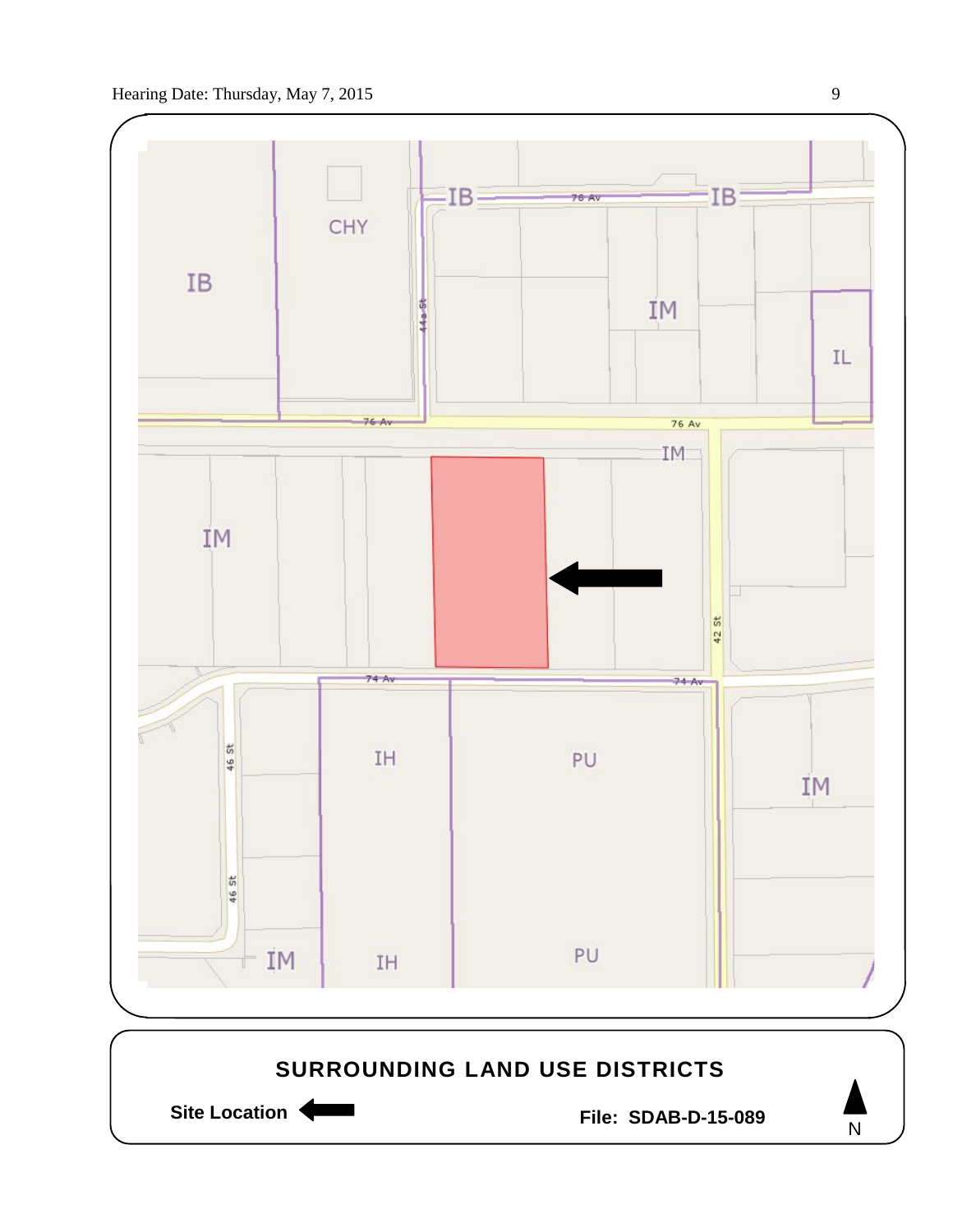#### **ITEM II: 12:30 P.M. FILE: SDAB-D-15-090**

#### AN APPEAL FROM THE DECISION OF THE DEVELOPMENT OFFICER BY AN ADJACENT PROPERTY OWNER

APPELLANT:

APPLICATION NO.: 168465932-001

APPLICATION TO: Construct (1) Fascia On-premises Sign

DECISION OF THE DEVELOPMENT AUTHORITY: Approved with conditions

DECISION DATE: March 26, 2015

DATE OF APPEAL: April 13, 2015

MUNICIPAL DESCRIPTION OF SUBJECT PROPERTY: 2225 - 66 Street NW

OVERLAY: N/A

STATUTORY PLAN: N/A

premises Sign

NOTIFICATION PERIOD: March 31, 2015 through April 13, 2015

and (1) Freestanding Minor Digital On-

RESPONDENT: Five Star Permits

LEGAL DESCRIPTION: Plan 9520748 Blk 1 Lot 1

ZONE: DC2.375 Site Specific Development Control Provision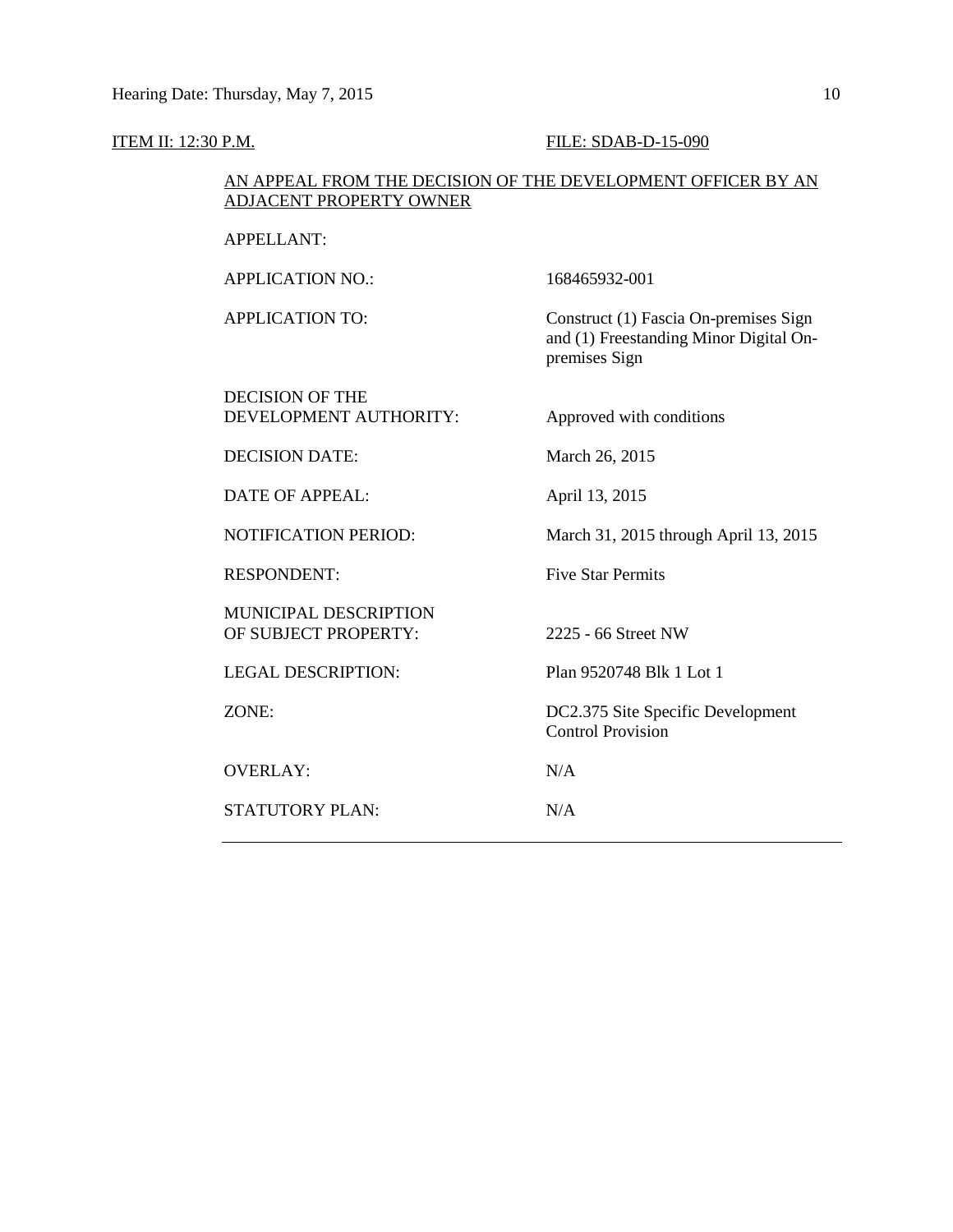#### DEVELOPMENT OFFICER'S DECISION

APPROVED - The proposed development is approved subject to the following conditions:

PRIOR TO THE REVIEW AND ISSUANCE OF THE BUILDING PERMIT AND INSTALLATION OF THE SIGN, THE APPLICANT SHALL DEMONSTRATE,TO THE SATISFACTION OF DEVELOPMENT OFFICER, THAT THE (1) EXISTING FREESTANDING ON-PREMISES SIGN LOCATED ON THE EAST IS REMOVED FROM THE SITE AND CLEARED OF ALL DEBRIS.

1) The maximum Height of a Freestanding Sign shall be 8 m (26.2 ft.) for a business premise or multiple occupancy business development having frontage of at least 30 m. (Reference Section 79D.2(1))(c))

2) The maximum area of a Freestanding Sign shall be 20 m2. (Reference Section  $79D.2(1)$  $(d)$ 

3) The maximum number of Freestanding Signs per site shall be four provided that the required minimum frontages and Separation Space are met. (Reference Section 79D.2(1))(f))

4) Freestanding Signs shall be allowed for the first frontage of a business premise or multiple occupancy development, provided that such frontage is at least 30 m in length.(Reference Section 79.7(8))(a))

5) Where two or more Freestanding Signs are located on the same business premise or site, or along the same frontage; a minimum horizontal separation distance of 30 m shall be provided between Signs.(Reference Section 79.7(8))(g))

6) Where the changeable copy is intended to be viewed from a public roadway with a posted traffic speed less than 70 km/hr (43.5 mph), the maximum allowable area for changeable copy per Sign face shall be 12 m2 if the length of business frontage is more than 60 m. (Reference Section  $79.7(3)(c)(i)$ ).

Fascia Signs

1) A Fascia Sign shall not extend higher than the window sill of the third storey or, in the absence of such a window, 75 cm above the floor of the third storey. The top of a Facia Sign on a one-storey building or two-storey building shall not extend more than 30 cm above the building roof or parapet wall. Any Facia Sign which extends over a public right-of-way or passageway intended for pedestrian travel shall maintain a minimum clearance of 2.4 m.(Reference Section 79.7(7)(a))

b) A Facia Sign shall not extend more than 40 cm beyond a building wall.(Reference Section 79.7(7)(b)).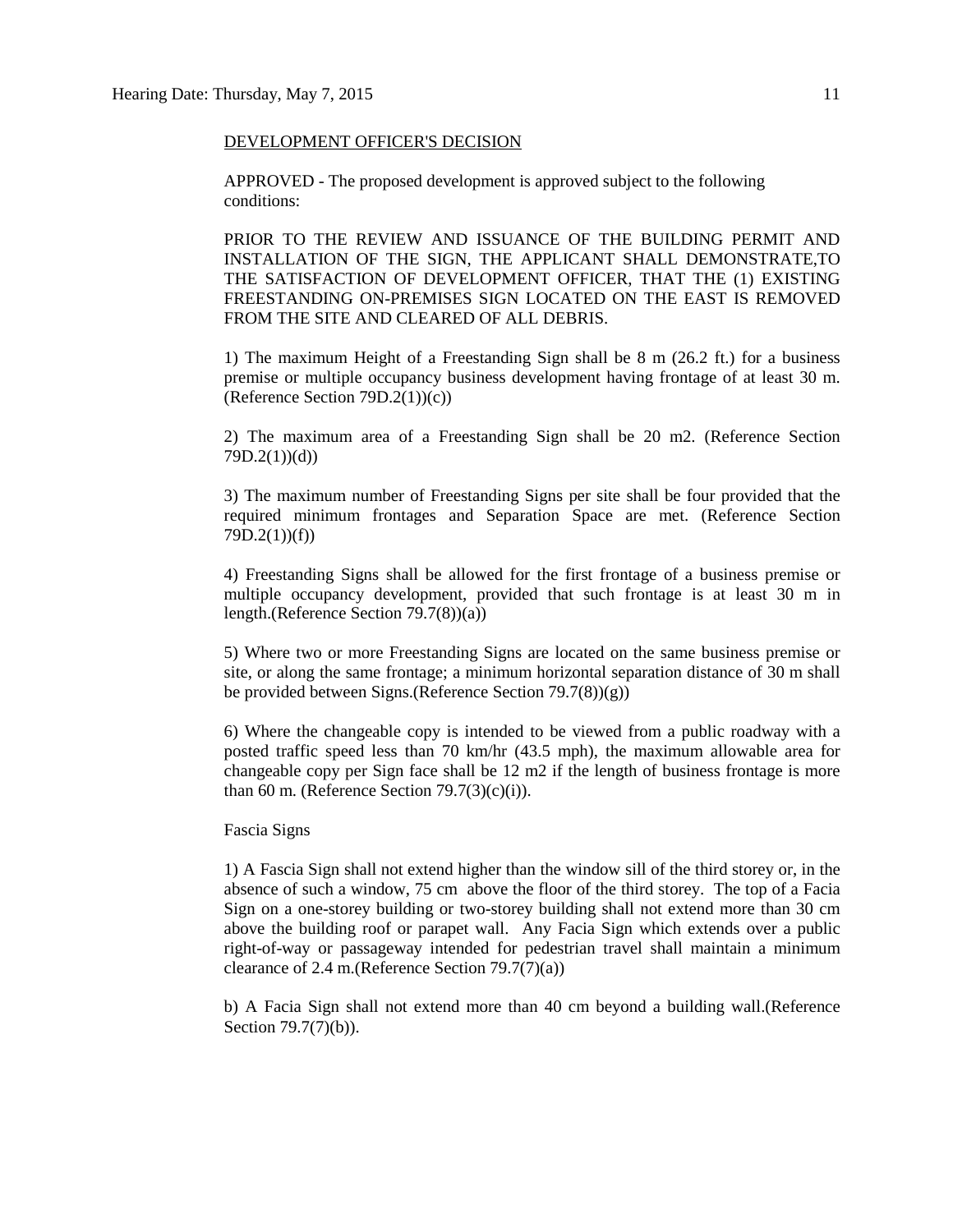c) Notwithstanding (a) above, Facia Signs which consist only of a company Logogram, or an Identification Sign formed of individual letters, shall be allowed above the first floor level. Not more than one such Sign shall be allowed per building face and the Sign shall only be used to identify the principal tenant of the building.(Reference Section 79.7(7)(c)).

Transportation Conditions:

1. The permit shall be approved for a term of not longer than 5 years, at which time the applicant shall apply for a new development permit for continued operation of the sign.

2. That, should at any time, Transportation Services determine that the sign face contributes to safety concerns, the owner/applicant must immediately address the safety concerns identified by removing the sign, de-energizing the sign, changing the message conveyed on the sign, and or address the concern in another manner acceptable to Transportation Services.

3. That the owner/applicant must provide a written statement of the actions taken to mitigate concerns identified by Transportation Services within 30 days of the notification of the safety concern. Failure to provide corrective action will result in the requirement to immediately remove or de-energize the sign.

4. The proposed sign shall be constructed entirely within private property. No portion of the sign shall encroach over/into road right-of-way.

#### ADVISEMENTS:

1. Should the Applicant wish to display video or any form of moving images on the sign, a new Development Application for a major digital sign will be required. At that time, Transportation Services will require a safety review of the sign prior to responding to the application.

#### **VARIANCE:**

Minor Digital Signs are Discretionary Use.

#### APPELLANT'S SUBMISSION

The sign could affect the east facing windows of my house and my back yard, therefore I would like to the angle the sign is going to be installed at, is the LED sign going to be on 24 hours a day 7 days a week and the brightness of the sign.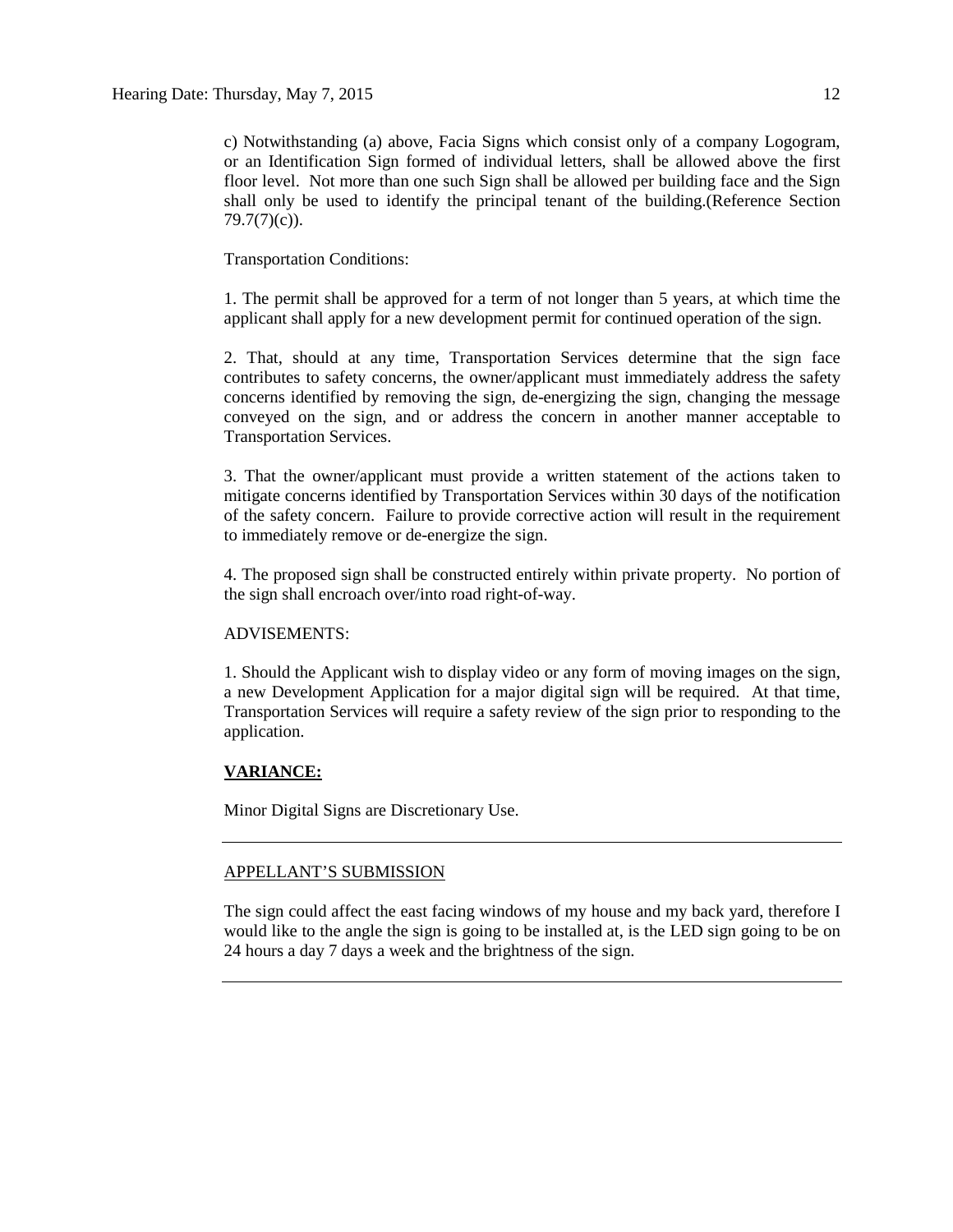#### SUBDIVISION AND DEVELOPMENT APPEAL BOARD OFFICER'S COMMENTS

Section 641(4) of the *Municipal Government Act*, Chapter M-26 states despite section 685, if a decision with respect to a development permit application in respect of a direct control district

- (a) is made by a council, there is no appeal to the subdivision and development appeal board, or
- (b) is made by a development authority, the appeal is limited to whether the development authority following the directions of council, and if the subdivision and development appeal board finds that the development authority did not follow the directions it may, in accordance with the directions, substitute its decision for the development authority's decision.

Section 2 of the Edmonton Zoning Bylaw 12800 concerning Repeal, Enactment and Transition Procedures states the following:

- 2.4 Subject only to the provisions in the Municipal Government Act respecting legal non-conforming Uses and notwithstanding the effect it may have on rights, vested or otherwise, the provisions of this Bylaw govern from the Effective Date onward. In particular, no application for a Development Permit shall be evaluated under the procedural or substantive provisions of the previous Land Use Bylaw after the Effective Date, even if the application was received before the Effective Date.
- 2.6 Any Direct Control Districts that were in effect immediately prior to the Effective date are hereby deemed to continue in full force and effect and are hereby incorporated into Part IV of this Bylaw.
- 2.7 Unless there is an explicit statement to the contrary in a Direct Control District or Provision, any reference in a Direct Control District or Direct Control Provision to a land use bylaw shall be deemed to be a reference to the land use bylaw that was in effect at the time of the creation of the Direct Control District or Provision.

At the time of the creation of the subject DC site, the City of Edmonton Land Use Bylaw 5996 was in effect. A recent Court of Appeal decision in *Parkdale-Cromdale Community League Association* v. *Edmonton (City),* 2007 ABCA 309 concluded that Section 2.7 of the Edmonton Zoning Bylaw only applies if there is an express cross-reference in a Direct Control bylaw passed before 2001 to a provision of the old Land Use Bylaw. In the absence of an express reference in the Direct Control Bylaw to the Land Use Bylaw 5996, it does not prevail over Section 2.4 of the Edmonton Zoning Bylaw.

Neither **Fascia On-premises Signs** nor **Minor Digital On-premises Signs** are a listed Use in the DC2 Site Specific Development Control Provision, Section DC2.375.3.

Under Section 7.9(2), **Fascia On-premises Signs** means any Sign painted on or attached to an exterior building wall, or any other permitted structure, on which a two dimensional representation may be placed. The Copy on such a Sign identifies or advertises a business, activity, service or product located on the premises or Site where the Sign is displayed.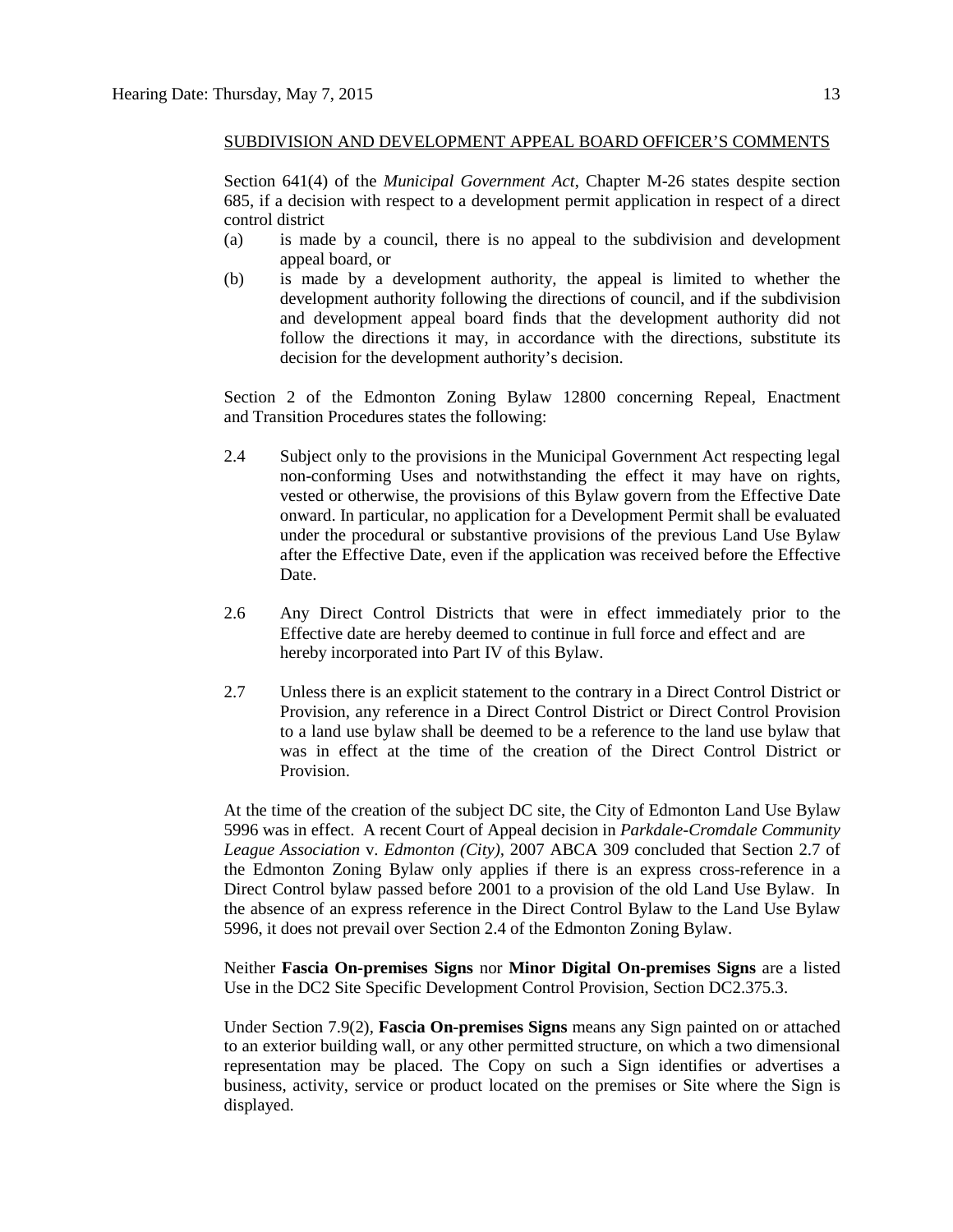Under Section 7.9(8), **Minor Digital On-premises Signs** means any Sign that is remotely changed on or off Site and has a Message Duration greater than or equal to 6 seconds. Minor Digital On-premises Signs incorporate a technology or method allowing the Sign to change Copy without having to physically or mechanically replace the Sign face or its components. The Copy on such Sign identifies or advertises a business, activity, service or product located on the premises or Site where the Sign is displayed. This application was approved by the Development Officer subject to conditions.

The decision of approval by the Development Officer has been appealed by an adjacent property owner located at 2119 67 Street.

**However**, Section 720.3(4) of the (DC2) Site Specific Development Control Provision states Signs shall comply with the regulations found in [Schedule 59H.](http://webdocs.edmonton.ca/InfraPlan/zoningbylaw/ZoningBylaw/Schedule/Schedule_59H.htm)

Schedule 59H.2(2) states where there is no Sign Schedule or criteria contained within the DC2 Provision, Signs requiring a Development Permit shall be Discretionary Developments in a DC2 Provision. The Development Officer may consider Sign Applications having regard for all or any of the following:

- a. Sign criteria specified within the Development Agreement approved by Council to regulate the Use and development of the Site where the Sign is proposed;
- b. the Sign provisions of the Sign Schedules applicable to the Land Use Zones abutting the DC2 Site where the proposed Sign is to be erected; and
- c. the visual harmony and compatibility of the proposed Sign with the architectural character and finish of the development and with the design, location and appearance of other Signs on the development.

Under Section 6.1(1), **Abut** or **abutting** means immediately contiguous to or physically touching, and when used with respect to a lot or Site, means that the lot or Site physically touches upon another lot, Site, or piece of land, and shares a property line or boundary line with it;

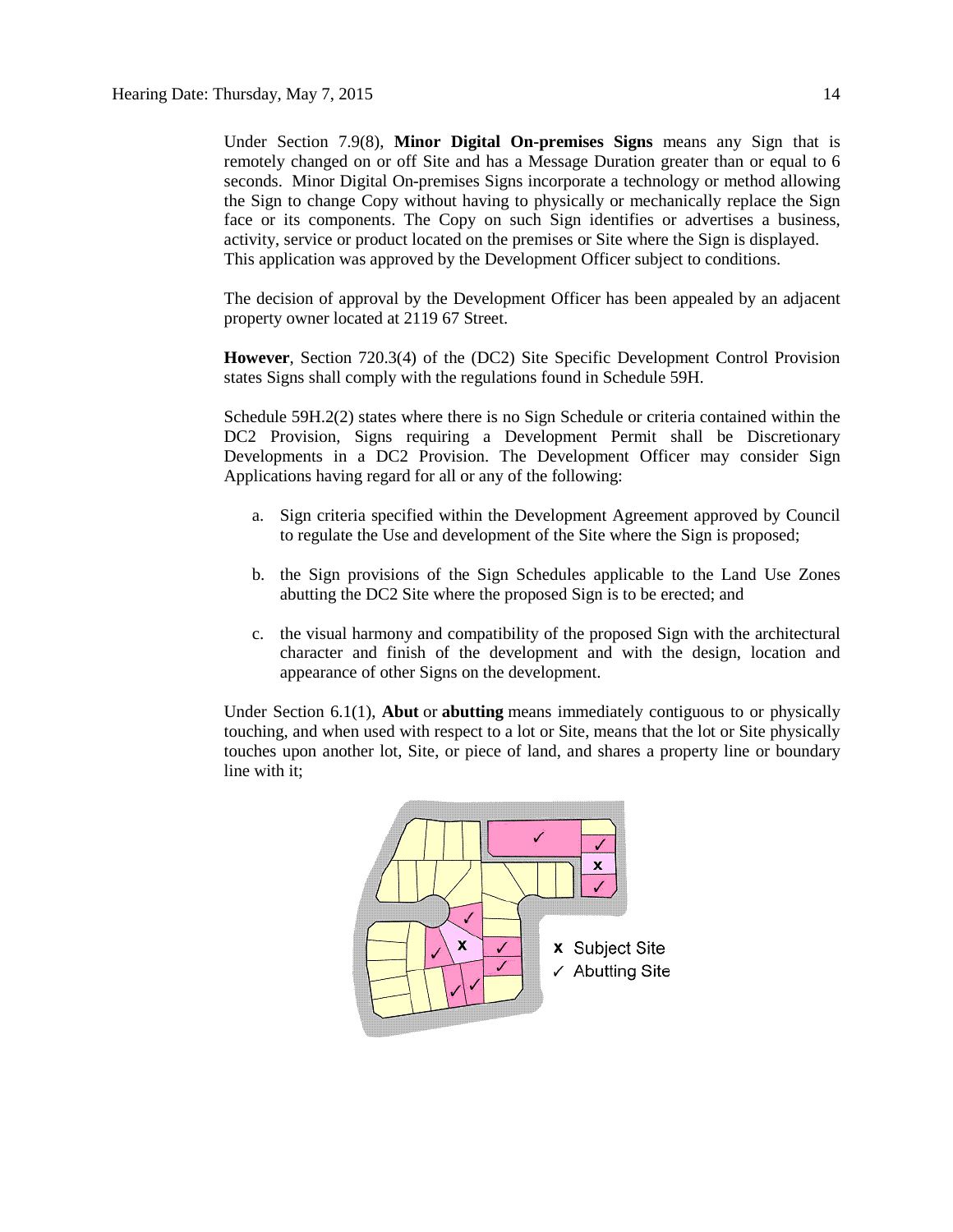Section DC2.375.1 states the purpose of the DC2 Site Specific Development Control Provision is to accommodate religious assembly, private education services and related accessory uses with site development criteria that will ensure the development is compatible with the surrounding residential uses.

Included in the Sustainable Development Department's POSSE system, under "SDAB", is an e-mail dated March 25, 2015 from Xiaobin Wang, Project Engineer, Development Planning, which indicates that Transportation Services has reviewed the noted development application and does not object to the proposed development, subject to conditions. **A copy of the e-mail from Transportation Services is on file.**

#### NOTICE TO APPLICANT/APPELLANT

Provincial legislation requires that the Subdivision and Development Appeal Board issue its official decision in writing within fifteen days of the conclusion of the hearing. Bylaw No. 11136 requires that a verbal announcement of the Board's decision shall be made at the conclusion of the hearing of an appeal, but the verbal decision is not final nor binding on the Board until the decision has been given in writing in accordance with the Municipal Government Act.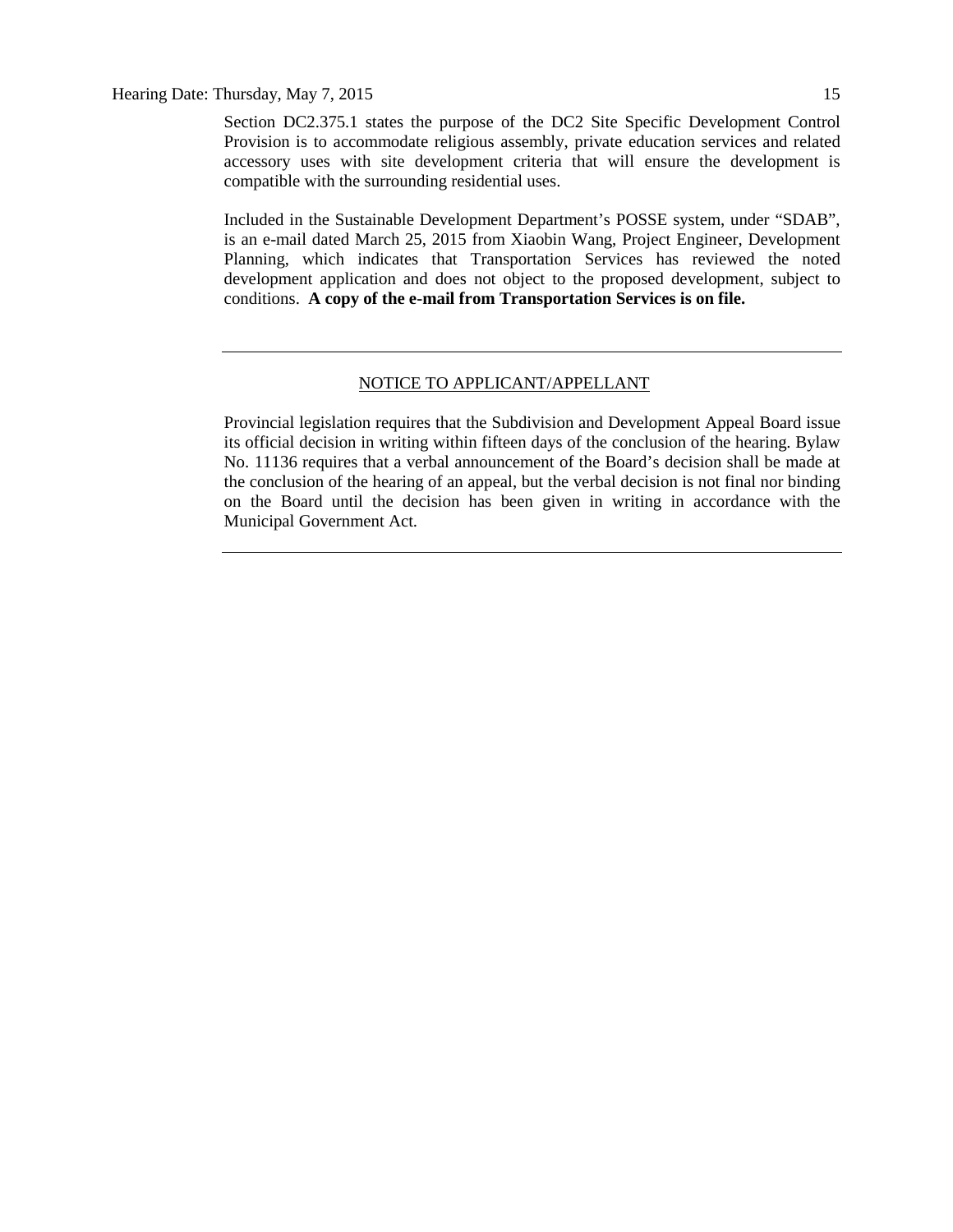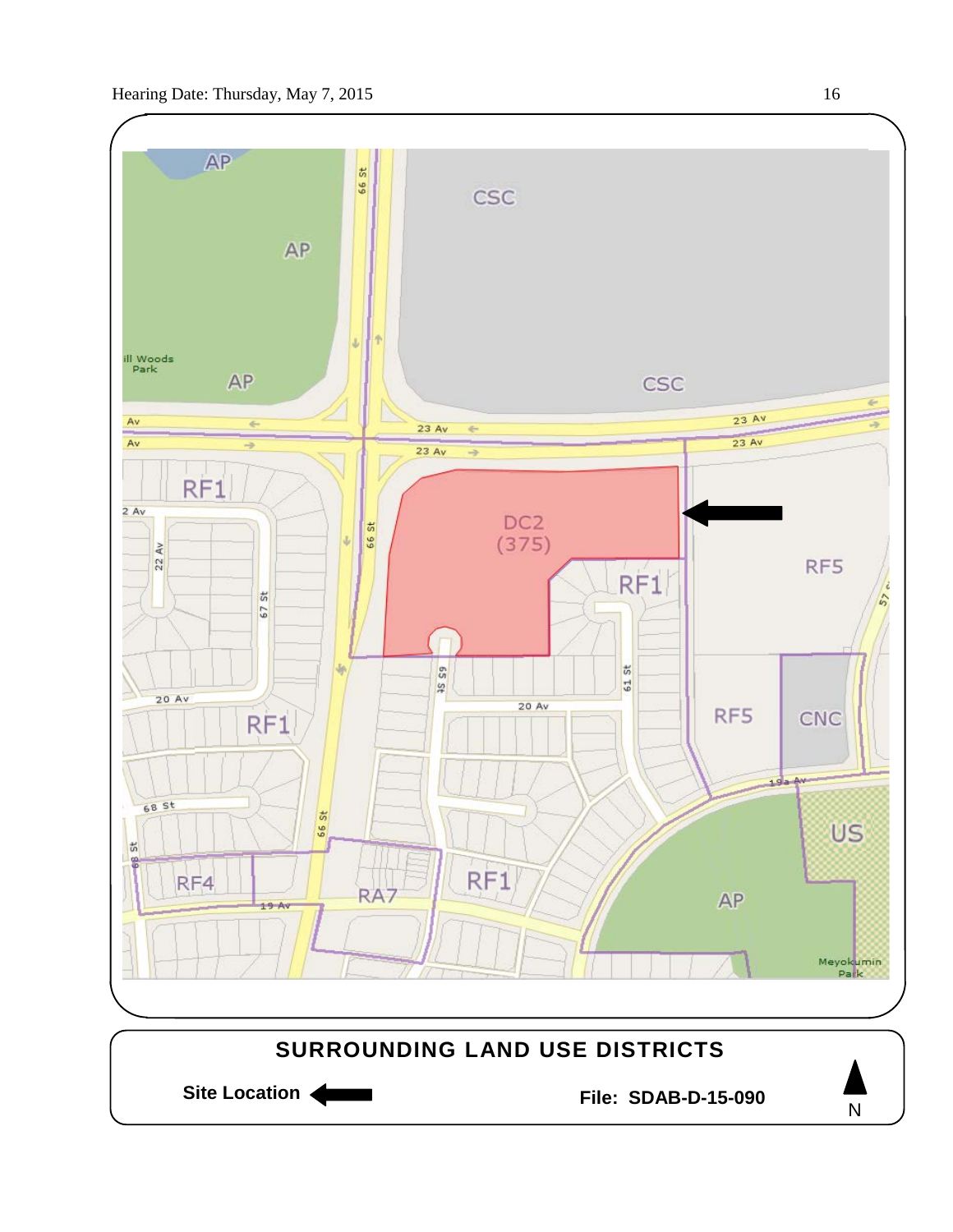#### ITEM III: 3:00 P.M. FILE: SDAB-D-15-091

#### AN APPEAL FROM THE DECISION OF THE DEVELOPMENT OFFICER

APPELLANT:

APPLICATION NO.: 154362913-002

DECISION OF THE DEVELOPMENT AUTHORITY: Refused

APPLICATION TO: Construct exterior alterations to a Single Detached House (Driveway extension) existing without permits

DECISION DATE: March 2, 2015

DATE OF APPEAL: April 8, 2015

MUNICIPAL DESCRIPTION OF SUBJECT PROPERTY: 17420 - 108 Street NW

OVERLAY: N/A

LEGAL DESCRIPTION: Plan 0723943 Blk 86 Lot 18

ZONE: RSL Residential Small Lot Zone

STATUTORY PLAN(S): Castle Downs Extension Area Structure Plan Chambery Neighbourhood Structure Plan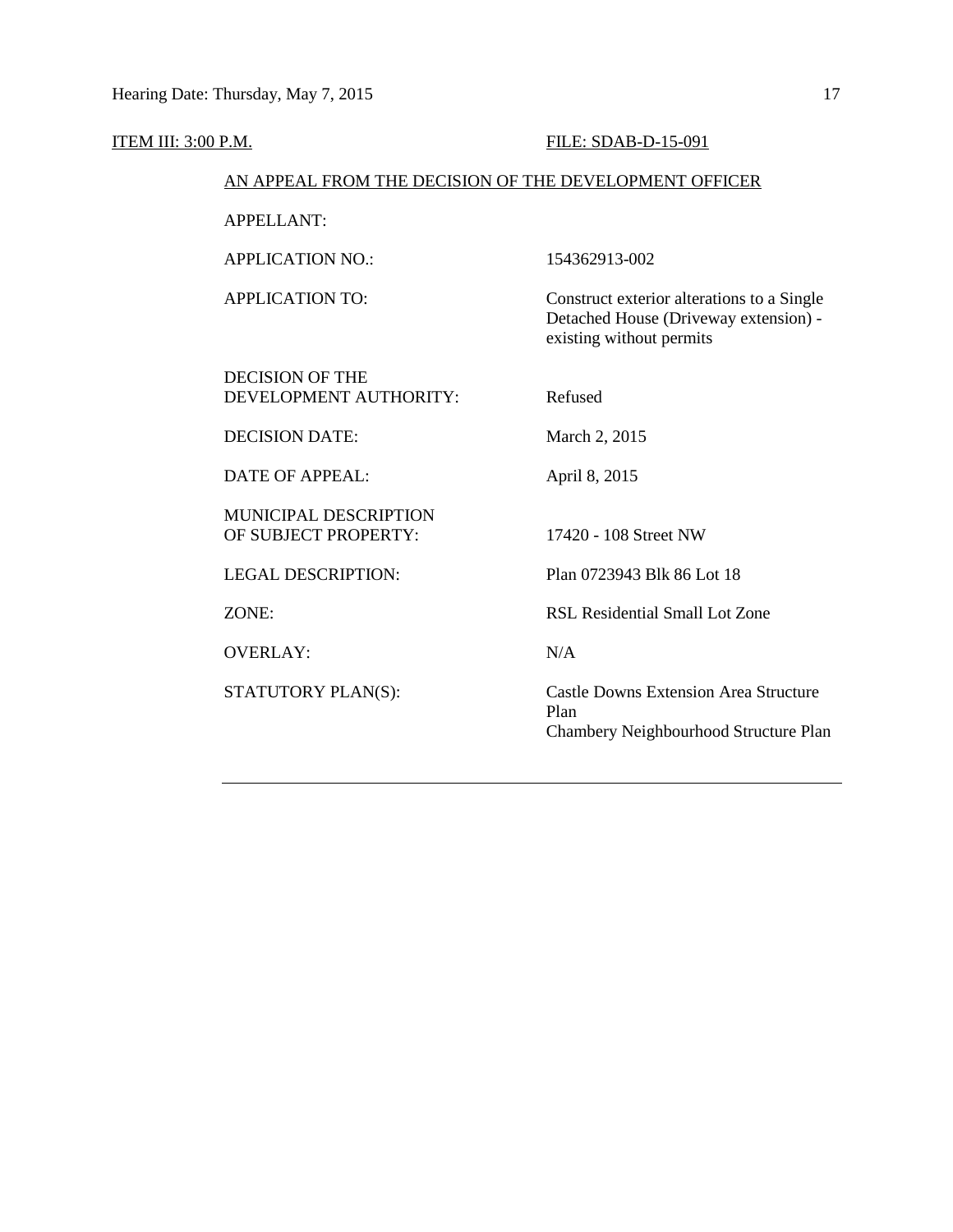#### DEVELOPMENT OFFICER'S DECISION

REFUSED - The proposed development is refused for the following reasons:

1.) Section 6.1(26): Driveway means an area that provides access for vehicles from a public or private roadway to a Garage or Parking Area

Other than the approved 6.5 m wide concrete side-driveway, the existing concrete extension along the north property line does not lead to an overhead garage door or parking area. (Section 6.1(26)).

2.) Section 55.4(1): All open space including Front Yards, Rear Yards, Side Yards and Yards, at grade Amenity Areas, Private Outdoor Amenity Areas, Setback areas and Separation Spaces shall be landscaped with trees, shrubs, flower beds, grass, ground cover or suitable decorative hardsurfacing.

The existing driveway extension is in the front of the property. Based on the landscaping regulations, front yards/front setbacks must be landscaped. Monolithic concrete is not considered a form of landscaping. (Section 55.4(1)) (Section 6.1(55))

3.) Section  $54.2(2(e))$ : Except as otherwise provided for in this Bylaw, parking spaces, not including Driveways, that are required in accordance with the minimum standards of this Bylaw shall be located in accordance with the following: parking spaces shall not be located within a Front Yard.

The Front yard of this property adjacent to the east wall of the attached garage wall and along the Front yard along the south property line, are being used for parking. These areas should been landscaped and parking is also not allowed on within these yards.

4.) Section 11.3(1): Given the above observations, the proposed development would unduly interfere with the amenities of the neighbourhood, or materially interfere with or affect the use, enjoyment or value of neighbouring properties in the opinion of the Development Officer.

The extensive concrete covering the entire front yard is unsightly. Other than areas designated for driveway, the rest of the front yard should be landscaped. Parking on areas that should be landscaped also takes away from desirable curb appeal.

5.) Section 17.1(1)(a) When an application for a Development Permit has been approved by the Development Officer, the Development Permit shall not be valid unless and until any conditions of approval, except those of a continuing nature, have been fulfilled.

The landscape condition attached to Development Permit #100774748-001 for the Single Family House approval has not been fufilled:

All yards, visible from a public roadway other than a lane, shall be seeded or sodded within eighteen (18) consecutive months of the issuance of an Occupancy Certificate for the development. Alternative forms of landscaping may be substituted for seeding or sodding as specified in Section 55.2(4)(b).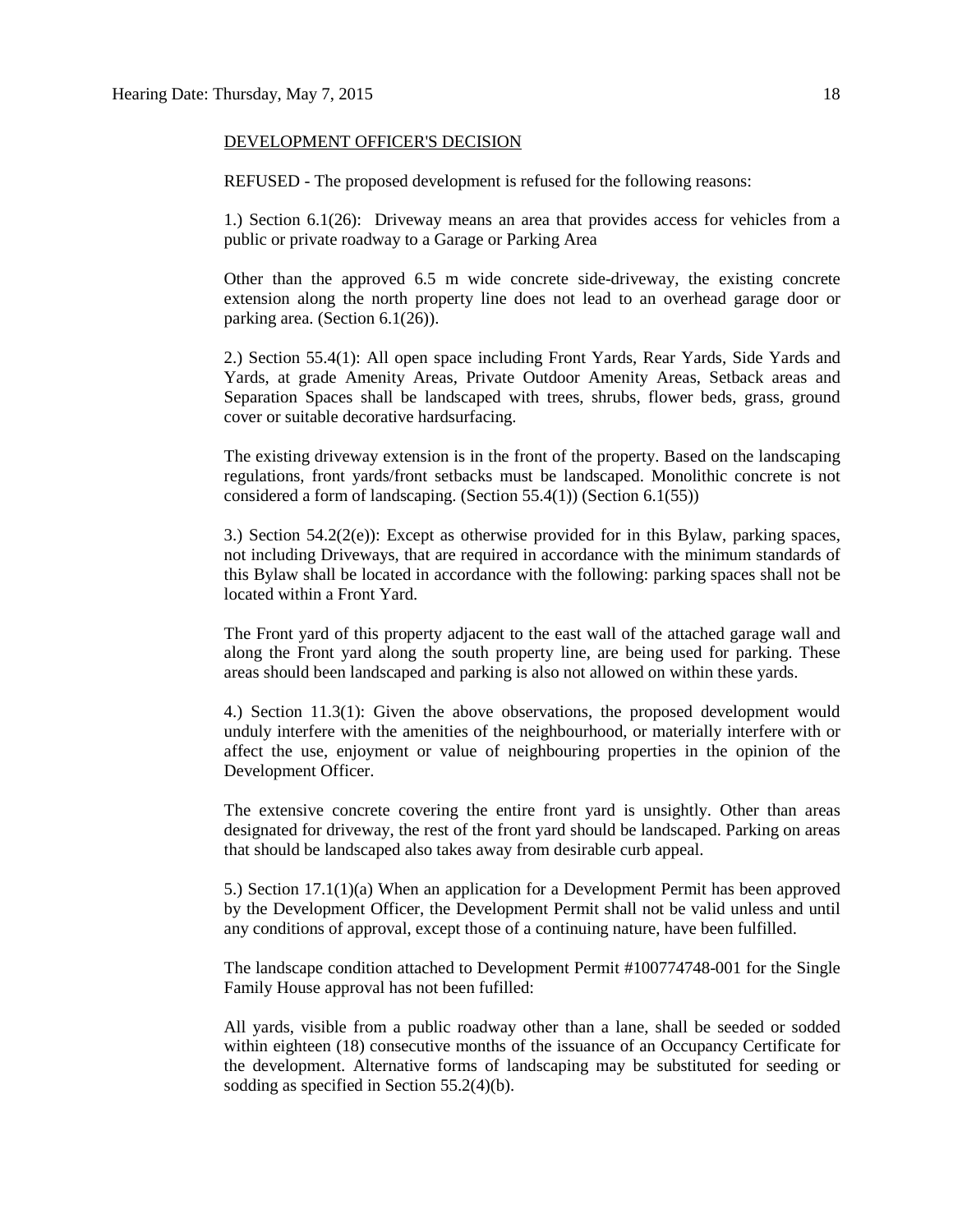#### NOTES:

Sufficient on site parking is provided through the provision of a 3-car front attached garage, additional parking spaces create a negative impact to the site and the surrounding neighbourhood.

Runoff may drain onto neighbouring properties creating a negative impact.

This sort of driveway extension is not characteristic of the neighbourhood, nor allowed in the City of Edmonton.

Unless otherwise stated, all above references to section numbers refer to the authority under the Edmonton Zoning Bylaw 12800.

#### APPELLANT'S SUBMISSION

- Driveway was constructed as per the approved Plot Plan from City of Edmonton. Dimensions (measurements) of driveway were not mentioned in Plot Plan.

- Concrete on the wall of side garage wall was poured to use it as front patio, not for parking.

#### SUBDIVISION AND DEVELOPMENT APPEAL BOARD OFFICER'S COMMENTS

The Subdivision and Development Appeal Board at a hearing on April 9, 2015 made and passed the following motion:

"that the appeal hearing be scheduled for May 7, 2015 at the request of the Appellant."

Section 686(1)(a)(i) of the *Municipal Government Act* states "a development appeal to a subdivision and development appeal board is commenced by filing a notice of the appeal, containing reasons, with the board within 14 days….after the date on which the person is notified of the order or decision or the issuance of the development permit."

The decision of refusal by the Development Officer is dated March 2, 2015. Fourteen days from the decision date is March 16, 2015 and the Notice of Appeal was filed on April 8, 2015.

Included in the Sustainable Development Department's POSSE system, under "Shared with SDAB", is a Canada Post Registered Mail Delivery, dated March 10, 2015 that confirms the notice of refusal was delivered on March 8, 2015. **A copy of the Canada Post Registered Mail Delivery is on file.**

**Single Detached Housing** is a Permitted Use in the RSL Residential Small Lot Zone, Section 115.2(4).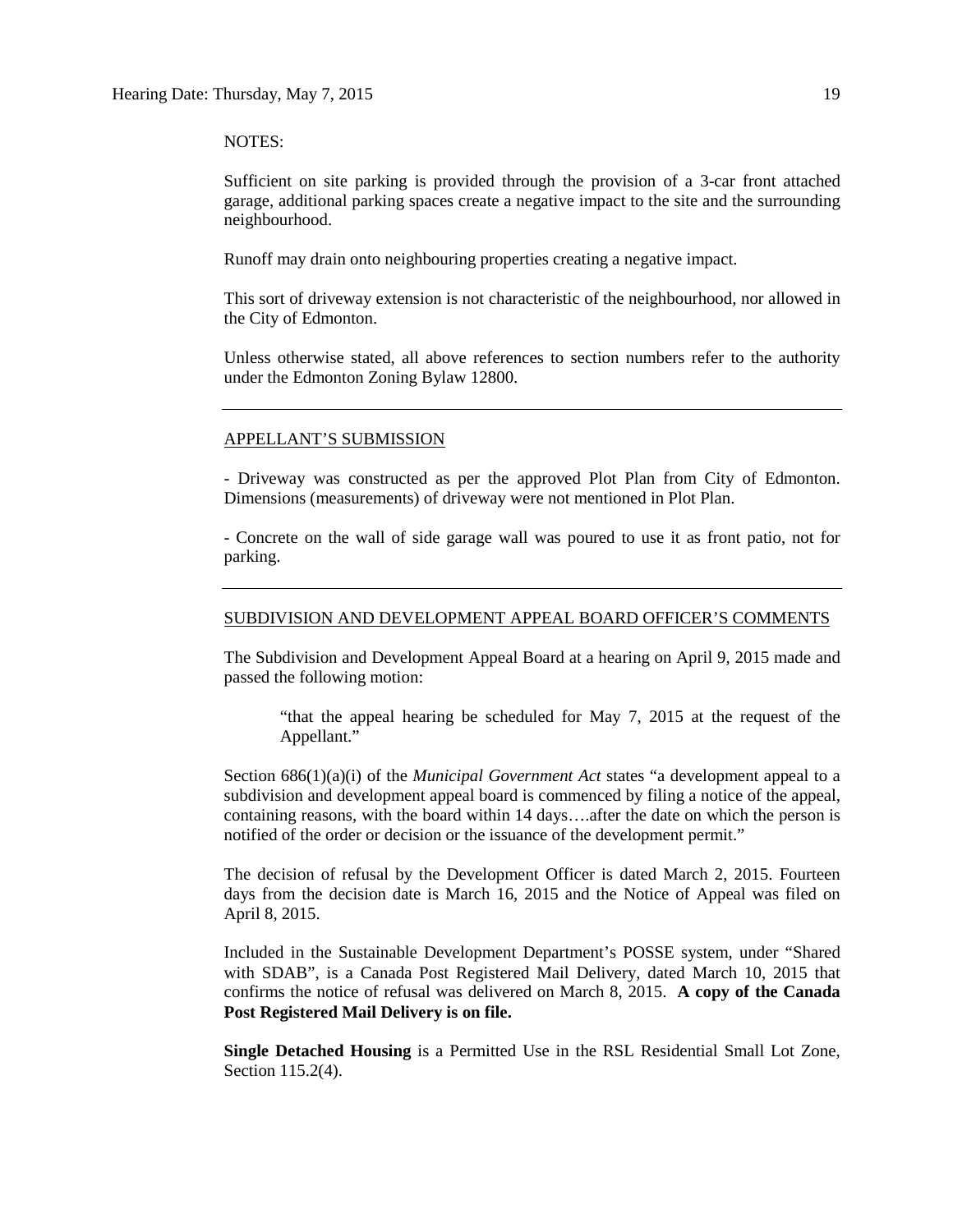#### Hearing Date: Thursday, May 7, 2015 20

Under Section 6.1(26), **Driveway** means an area that provides access for vehicles from a public or private roadway to a Garage or Parking Area.

### **The Development Officer determined a Driveway must lead to an overhead Garage door or Parking Area. The proposed development does not lead to an overhead Garage door or Parking Area.**

Section 55.4(1) states all open space including Front Yards, Rear Yards, Side Yards and Yards, at grade Amenity Areas, Private Outdoor Amenity Areas, Setback areas and Separation Spaces shall be landscaped with trees, shrubs, flower beds, grass, ground cover or suitable decorative hardsurfacing, in accordance with the Landscape Plan submitted pursuant to subsection 55.3 and approved by the Development Officer. This requirement shall not apply to those areas designated for parking and circulation, which shall be landscaped in accordance with subsection 55.8 of this Bylaw. The Development Officer may require Landscaping of areas within a Site that are intended for future development if, in the opinion of the Development Officer, the lack of Landscaping creates a potential negative visual impact, given the visibility of these areas from adjacent properties and public roadways.

### **The Development Officer determined Front Yards must be landscaped. The proposed development provides monolithic concrete, which is not considered a form of landscaping.**

Section 54.2(2)(e) states, except otherwise provided for in this Bylaw, parking spaces, not including Driveways, that are required in accordance with the minimum standards of this Bylaw shall be located in accordance with the following:

- i. parking spaces shall not be located within a Front Yard; and
- ii. on a Corner Lot in a Residential Zone, parking spaces, in addition to complying with the other provisions of this Bylaw, shall not be located within the Side Yard abutting the flanking public roadway, other than a Lane. Where the amount of parking provided on a Corner Lot is in excess of the minimum requirements of this Bylaw, the Development Officer shall have the discretion to allow such additional spaces within a Side Yard flanking a public roadway, other than a Lane.

#### **The Development Officer determined parking is not allowed within a Front Yard. The proposed development provides parking spaces within the Front Yard.**

Section 11.3(1) states the Development Officer may approve, with or without conditions as a Class B Development, an application for development that does not comply with this Bylaw where the proposed development would not, in his opinion:

- a. unduly interfere with the amenities of the neighbourhood; or
- b. materially interfere with or affect the use, enjoyment or value of neighbouring properties.

### **The Development Officer determined the extensive concrete covering the entire Front Yard is unsightly.**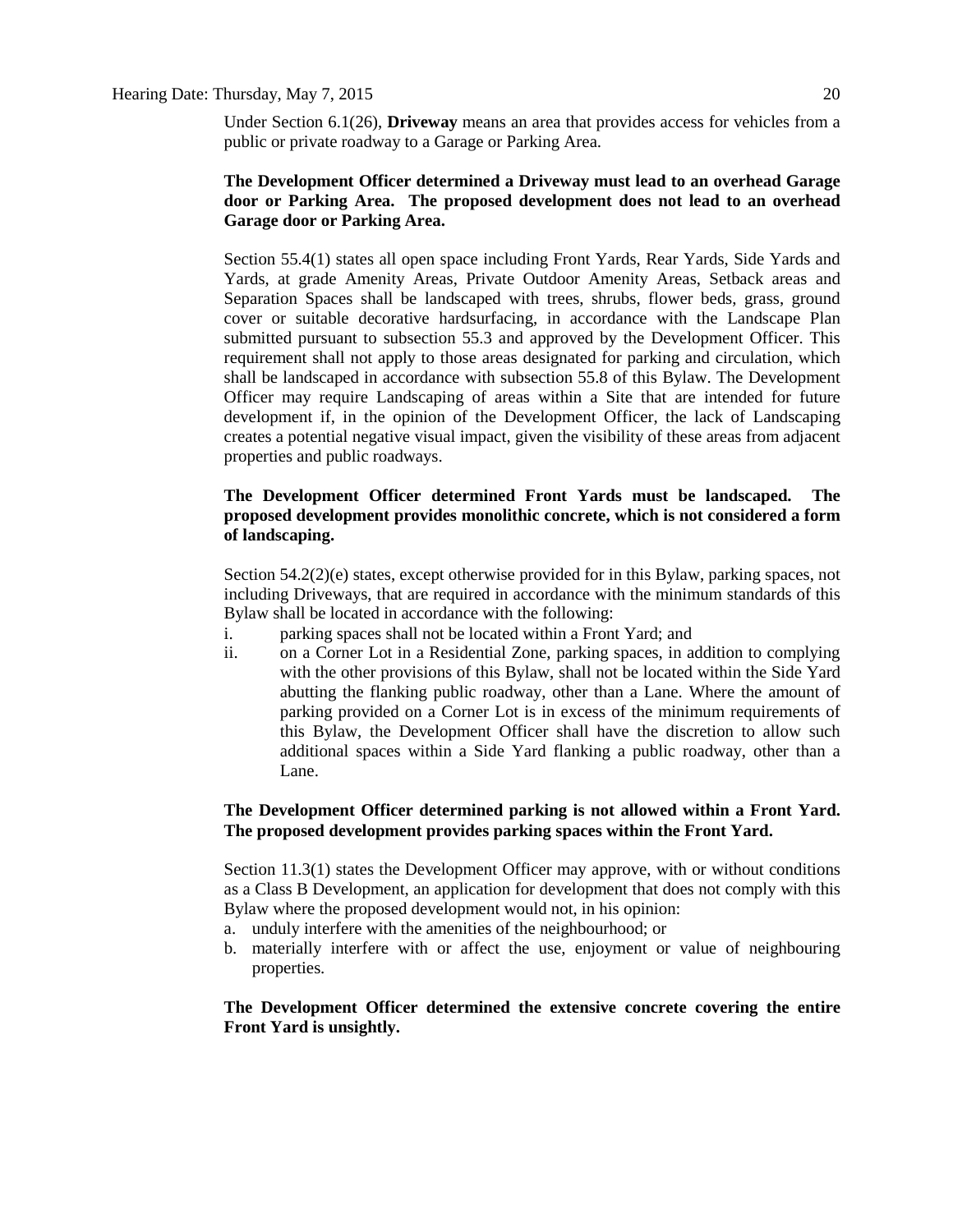Section  $17.1(1)(a)$  states when an application for a Development Permit has been approved by the Development Officer, the Development Permit shall not be valid unless and until any conditions of approval, except those of a continuing nature, have been fulfilled.

**The Development Officer determined the following condition is attached to Development Permit 100774748-001 for the Single Family House:**

**All yards, visible from a public roadway other than a lane, shall be seeded or sodded within eighteen (18) consecutive months of the issuance of an Occupancy Certificate for the development. Alternative forms of landscaping may be substituted for seeding or sodding as specified in Section 55.2(4)(b).**

#### **The Development Officer determined the above condition has not been fulfilled.**

Under Section 6.1(39), **Front Yard** means the portion of a Site abutting the Front Lot Line extending across the full width of the Site, situated between the Front Lot Line and the nearest wall of the principal building, not including projections.



Under Section 6.1(55), **Landscaping** means the preservation or modification of the natural features of a Site through the placement or addition of any or a combination of the following:

- a. soft landscaping elements such as trees, shrubs, plants, lawns and ornamental plantings;
- b. decorative hardsurfacing elements such as bricks, pavers, shale, crushed rock or other suitable materials, excluding monolithic concrete and asphalt, in the form of patios, walkways and paths; and
- c. architectural elements such as decorative fencing, walls and sculpture.

Under Section 6.1(69), **Parking Area** means an area that is used for the parking of vehicles. A Parking Area is comprised of one or more parking spaces, and includes a parking pad, but does not include a Driveway.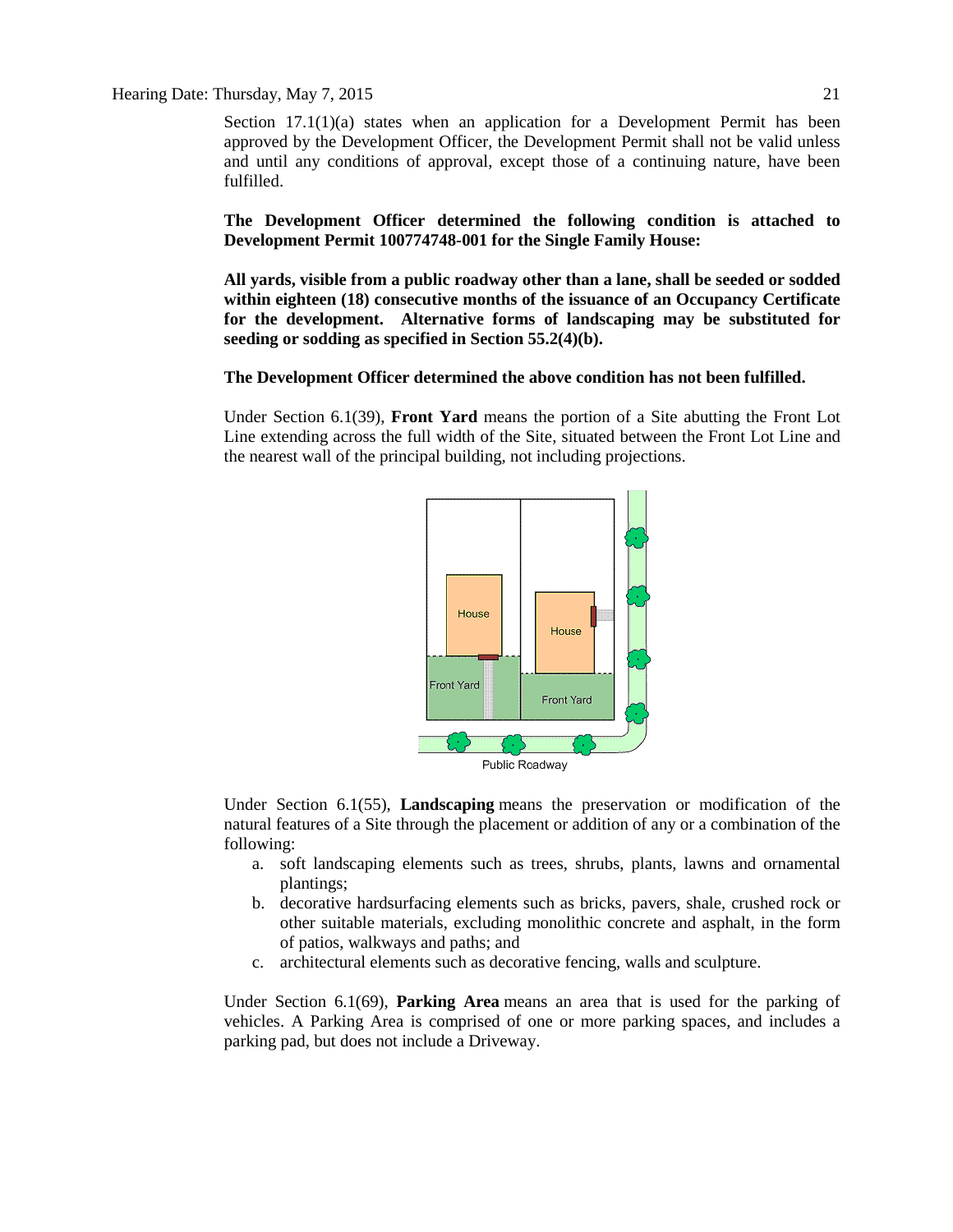#### Hearing Date: Thursday, May 7, 2015 22

Section 115.1 states the purpose of this Zone is to provide for smaller lot Single Detached Housing with attached Garages in a suburban setting that provides the opportunity for the more efficient utilization of undeveloped suburban areas and includes the opportunity for Secondary Suites.

The following permit application is listed in the Sustainable Development POSSE system:

| <b>Application</b> | <b>Description</b>                                                                                                                                                                           | <b>Decision</b>        |
|--------------------|----------------------------------------------------------------------------------------------------------------------------------------------------------------------------------------------|------------------------|
| <b>Number</b>      |                                                                                                                                                                                              |                        |
| 100774748-001      | To<br>single<br>construct<br>a<br>with<br>detached house<br>attached garage, partially<br>covered rear deck (6.71m x<br>3.35m(2)<br>fireplace,<br>balcony and basement<br>development<br>(No | Issued August 5, 2010. |
|                    | Secondary Suite).                                                                                                                                                                            |                        |

#### NOTICE TO APPLICANT/APPELLANT

Provincial legislation requires that the Subdivision and Development Appeal Board issue its official decision in writing within fifteen days of the conclusion of the hearing. Bylaw No. 11136 requires that a verbal announcement of the Board's decision shall be made at the conclusion of the hearing of an appeal, but the verbal decision is not final nor binding on the Board until the decision has been given in writing in accordance with the Municipal Government Act.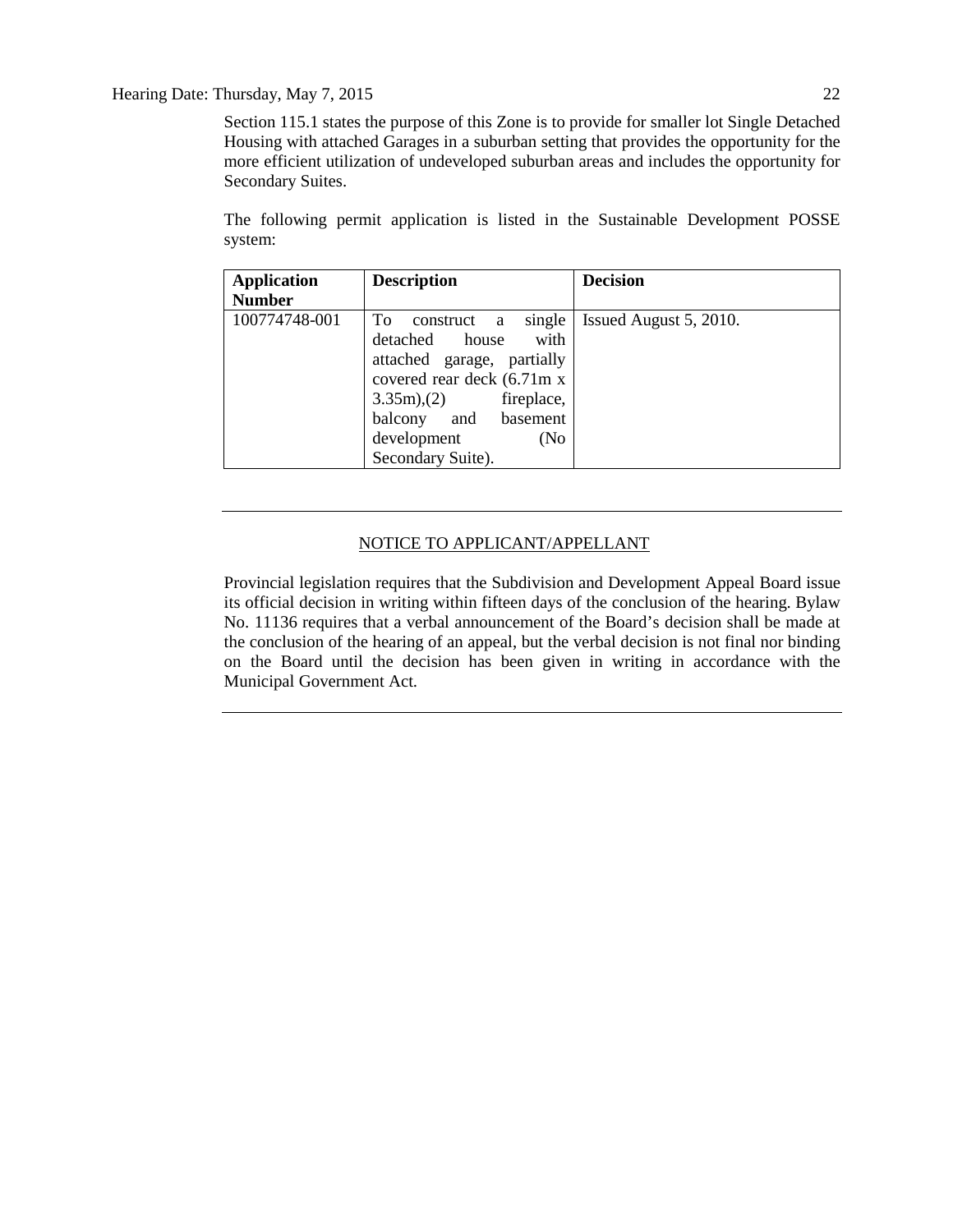